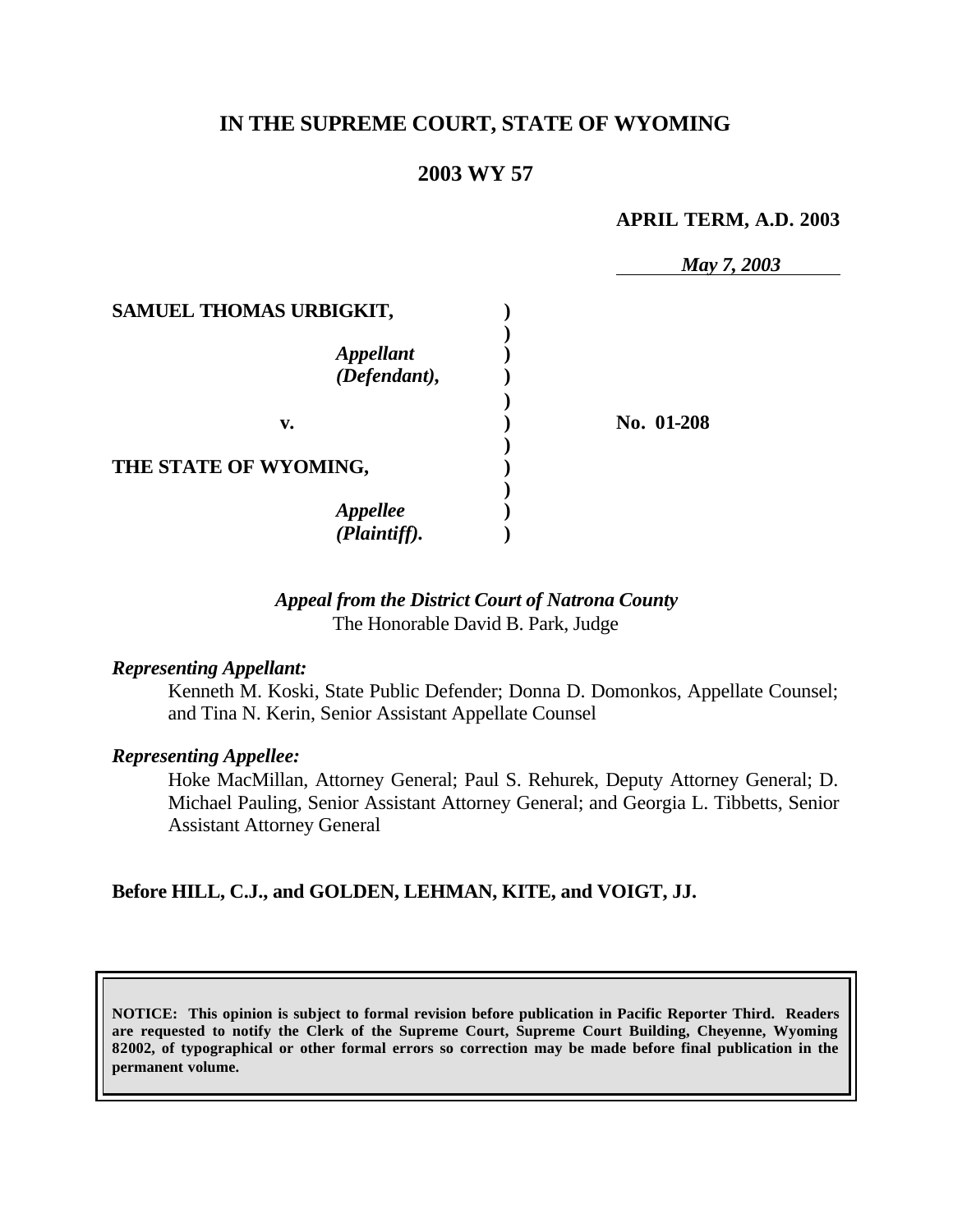#### KITE, Justice.

[¶1] Samuel Thomas Urbigkit appeals from his conviction on multiple counts of aggravated assault and attempted first-degree murder as well as one count each for being a felon in possession of a firearm, possession of methamphetamine with intent to deliver, conspiring to possess methamphetamine with intent to deliver, and possession of marijuana. Mr. Urbigkit alleges numerous points of error by the trial court, including the denial of his motion to suppress evidence seized on search warrants, denial of his right to a fair trial by being forced to wear shackles in the courtroom, denial of his motion for change of venue, interference in his attorney-client relationship, exclusion of a witness statement, instructing the jury that the prosecution did not have to prove all theories contained in the aggravated assault instructions, insufficiency of the evidence, double jeopardy violations, and cumulative error. We reverse four of the aggravated assault convictions on the grounds of insufficiency of the evidence to support both of the state's alternative theories. Finding no other error, we affirm the convictions on all remaining counts.

#### **ISSUES**

[¶2] Mr. Urbigkit presents the following issues for our review:

I. Did the trial court err in denying Appellant's motion to suppress evidence?

II. Did the trial court err in ordering Appellant to be shackled in the presence of the jury, and while testifying?

III. Did the trial court err in denying Appellant's motion to change venue?

IV. Did the failure to swear in the jury prior to the receipt of evidence and testimony constitute reversible error?

V. Was Appellant unable to adequately participate in his own defense due to the state interference into his attorney-client relationship?

VI. Did the trial court err in excluding the statement of Joleen Summers?

VII. Did fundamental error occur when the trial court instructed the jury that the state did not have to prove all theories contained in the aggravated assault charges?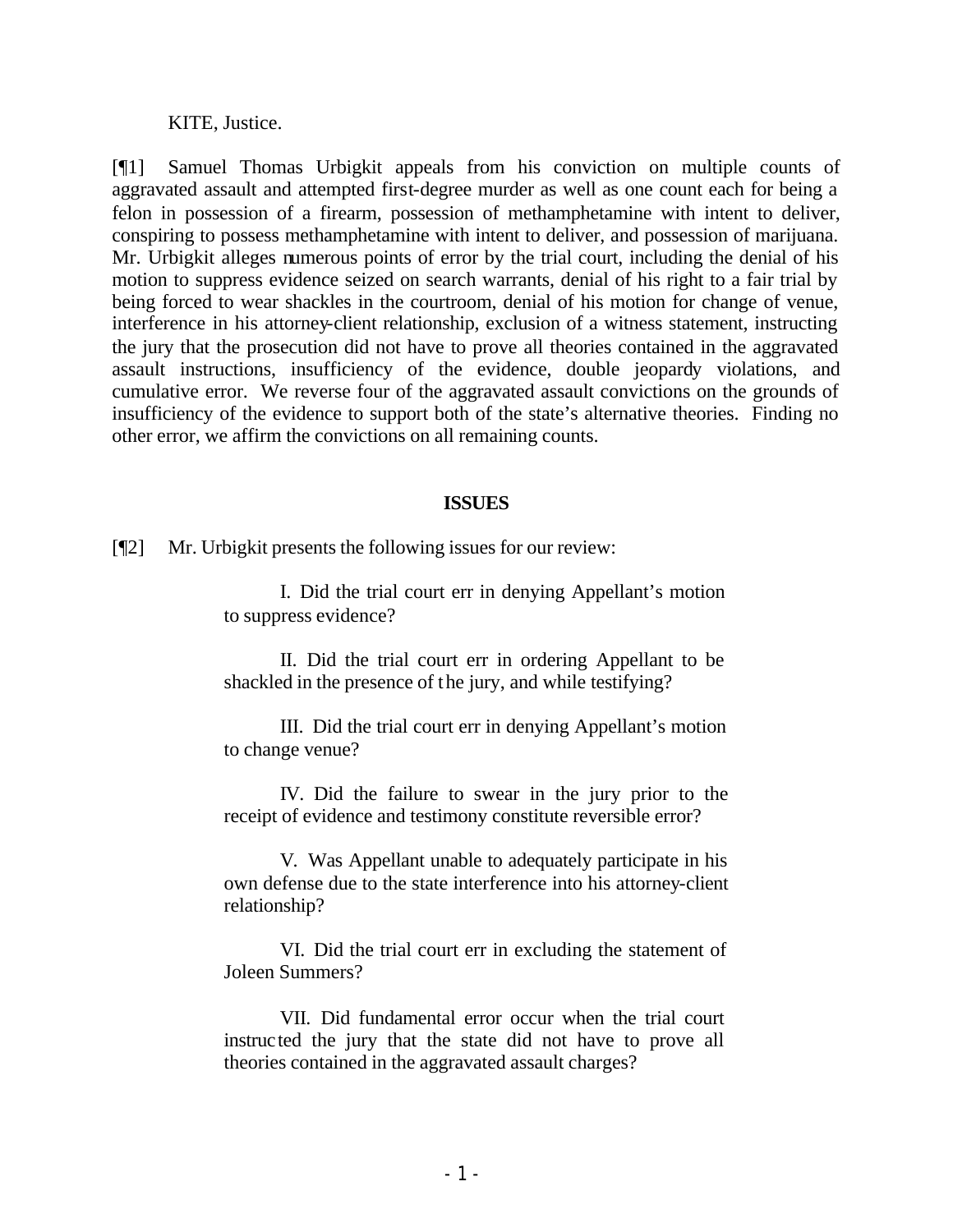VIII. Was there insufficient evidence to convict Appellant of the aggravated assault charges?

IX. Should the convictions for aggravated assault and attempted first degree murder merge for sentencing purposes; or, has Appellant's right to be free from double jeopardy been violated?

X. Did the trial court commit plain error and deny Appellant his constitutional right to a fair trial by failing to give all instructions to the jury before the closing argument began, in violation of W.R.Cr.P. 30 and W.S. § 7-11-201?

XI. Did the trial court exceed its statutory authority in imposing multiple and consecutive life sentences on Appellant?

XII. Does cumulative error warrant reversal of Appellant's convictions?

The state restates the issues as follows:

I. Did the district court err in denying Appellant's motion to suppress?

II. Was Appellant denied a fair trial or the opportunity to participate in his defense because of the security measures employed during trial?

III. Did the district court err in denying Appellant's motion for a change of venue?

IV. Did the district court commit reversible error in failing to swear in the jury prior to the receipt of testimony or in instructing the jury?

V. Did the district court err in excluding the statements of Joleen Summers?

VI. Was Appellant properly convicted on the six counts of aggravated assault?

VII. Did the district court properly sentence Appellant?

VIII. Was Appellant denied a fair trial due to the cumulative effect of the alleged trial errors?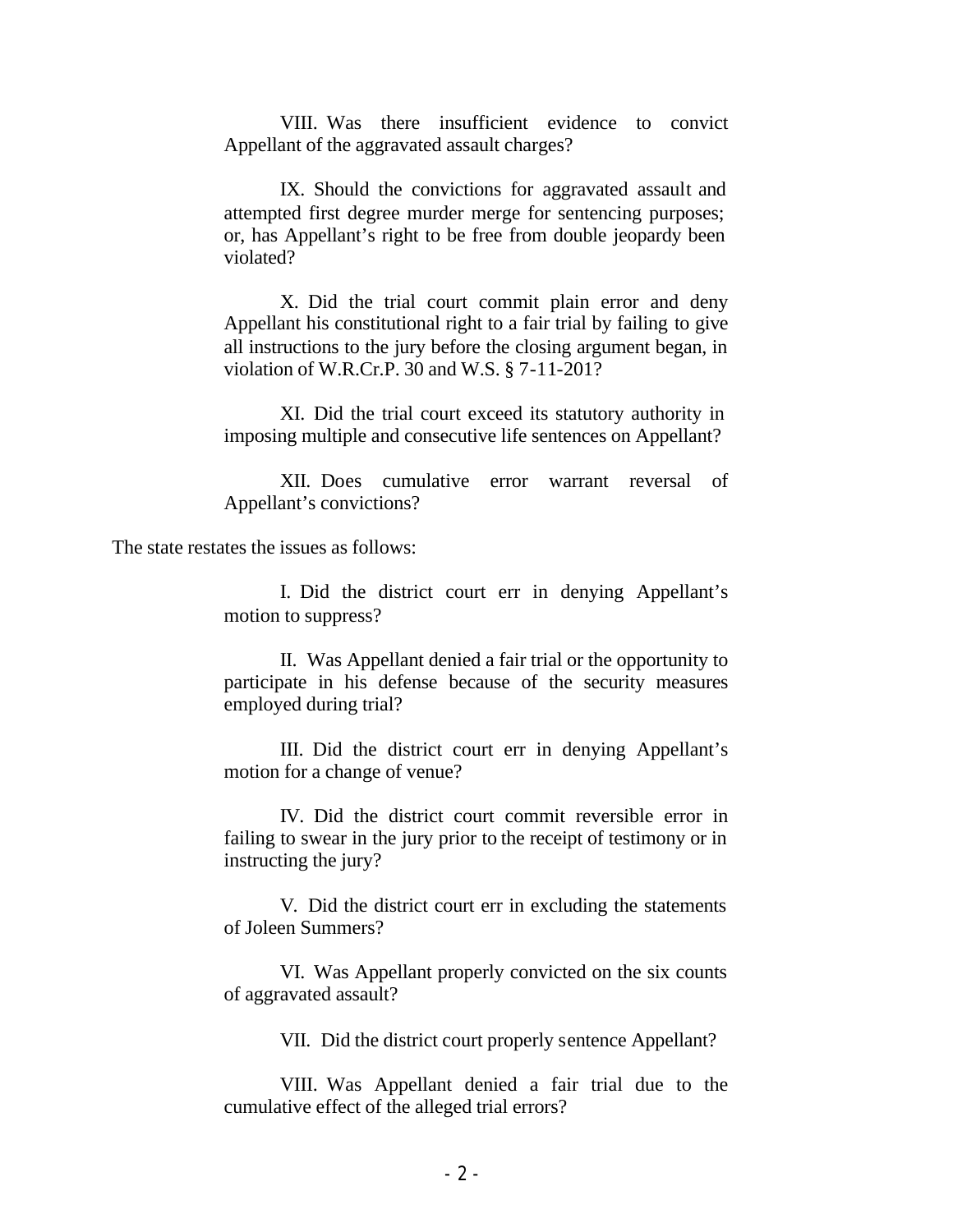#### **FACTS**

[¶3] On January 25, 2001, Casper police, who had a search warrant for John Logan's vehicle, saw the vehicle traveling on CY Avenue. They stopped it and found an ounce of methamphetamine during their search of the truck. Mr. Logan told the officers he purchased the methamphetamine from Mr. Urbigkit. Mr. Logan subsequently informed law enforcement officials he had purchased methamphetamine from Mr. Urbigkit several times at different locations, including Mr. Urbigkit's shop, and Mr. Urbigkit was always armed, had a number of weapons in his possession, and was violent and dangerous. Law enforcement investigated and conducted surveillance for several days before obtaining search warrants for Mr. Urbigkit's apartment, shop, vehicle, and person.

[¶4] On February 7, 2001, law enforcement attempted to execute the warrants at Mr. Urbigkit's shop. Among the law enforcement personnel involved that morning were Department of Criminal Investigation (DCI) Drug Task Force Agents Steve McFarland and Brad Wnuk, DCI Agent Lonnie TeBeest, Natrona County Sheriff's Department Deputies Jim Arnold and Gus Holbrook, Wyoming Highway Patrolman Rick Dye, and Officer Chuck Adkins of the Mills Police Department. As they arrived at the designated meeting place near Mr. Urbigkit's shop, Mr. Urbigkit came out of the building and got into his already running vehicle. They immediately moved in and positioned themselves at various locations around the premises in an attempt to prevent Mr. Urbigkit from leaving the area. As he attempted to maneuver around them and drive off the premises by way of various access roads, DCI Agent Tim Hill and Agents McFarland and TeBeest tried to block his path with their vehicles. Thinking Mr. Urbigkit would have to surrender his efforts to escape, Agent Wnuk, a passenger in Agent Hill's truck, got out of the truck and walked toward Mr. Urbigkit's vehicle. As Agent Wnuk approached, Mr. Urbigkit accelerated and made a hard turn to the right, causing the back end of his car to spin around toward Agent Hill's truck and Agent Wnuk, who attempted to leap out of the way. Agent Wnuk's hand was struck by the vehicle as it spun away, and his left knee was injured when he hit the ground. Mr. Urbigkit's car came nose to nose with Agent TeBeest's vehicle. Agent TeBeest got out, drew his gun, and pointed it at Mr. Urbigkit. Mr. Urbigkit again accelerated and drove straight toward Agent TeBeest, who jumped up on the hood in order to avoid being hit. He clung to the hood as Mr. Urbigkit continued to accelerate, now heading directly for Agent McFarland's vehicle. As Mr. Urbigkit turned and veered around Agent McFarland, Agent TeBeest let go and rolled off onto the ground. Mr. Urbigkit continued to accelerate, and Agent McFarland fired his gun at him. Agent Wnuk also fired two shots. Mr. Urbigkit drove through a barbed wire fence and into a field to the southwest of the shop area where his car became stuck. He got out of the car and ran across the field. Deputy Arnold and Deputy Holbrook arrived on the scene and, upon sighting Mr. Urbigkit, directed him to put up his hands and drop his weapon. Mr. Urbigkit pointed his gun at them and started firing. They sought cover and returned his fire. Mr. Urbigkit continued to fire at the deputies as he moved north across the field. By this time, Patrolman Dye and Officer Adkins were also at the scene. Patrolman Dye retrieved his rifle and returned Mr. Urbigkit's fire. He fired once and missed, and Mr.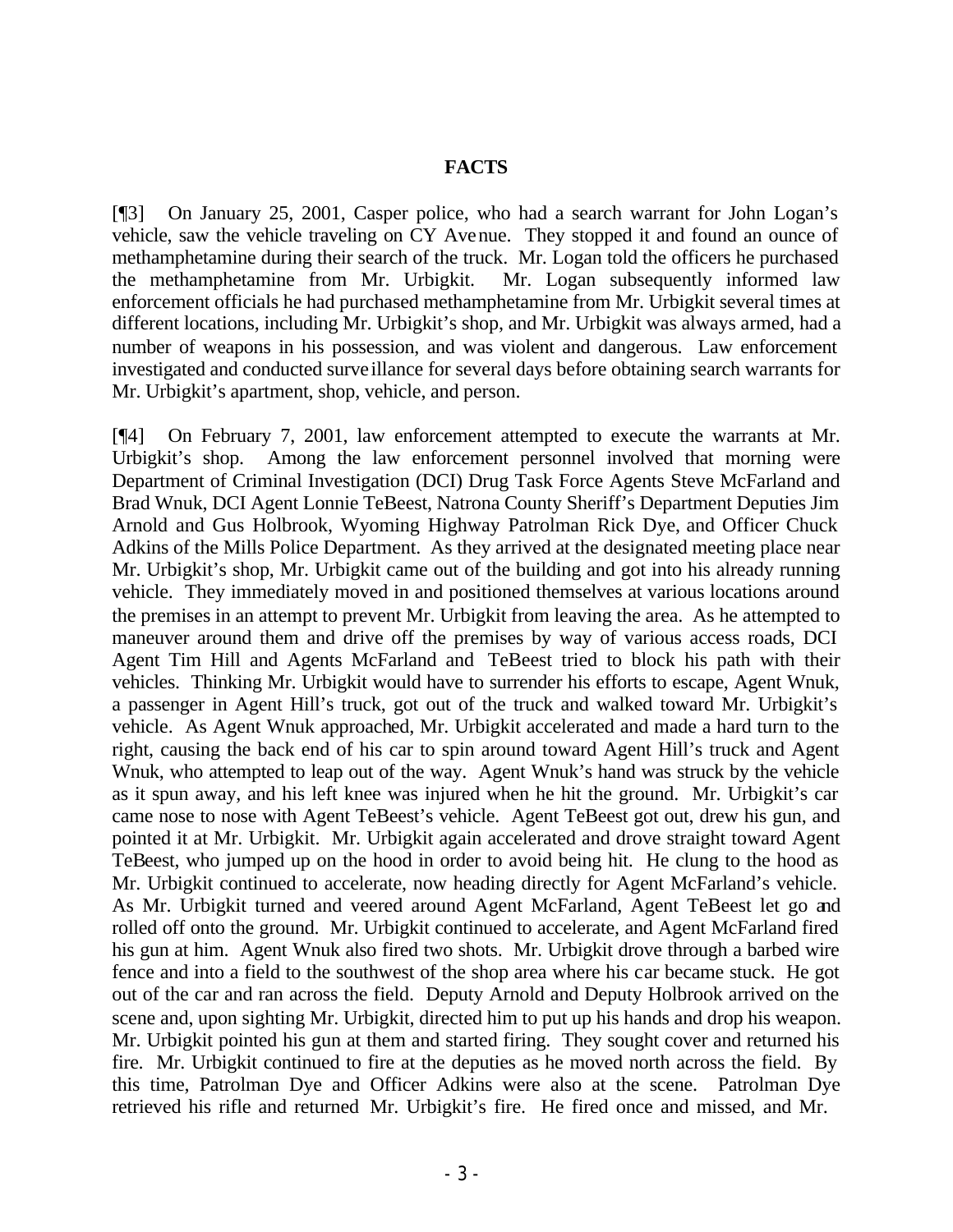Urbigkit began shooting at him and the other officers. Patrolman Dye fired again, and Mr. Urbigkit went down. After a moment, he came up again and fired more shots. Patrolman Dye fired a third shot, and Mr. Urbigkit flopped down again. The officers heard three more shots from where Mr. Urbigkit had fallen and then saw his gun fly up in the air. Law enforcement approached Mr. Urbigkit, handcuffed him, and took him into custody.

[¶5] Later, law enforcement executed the warrants and found firearms, ammunition, marijuana, methamphetamine, and other drug paraphernalia. Mr. Urbigkit was charged with seven counts of aggravated assault, four counts of attempted first-degree murder, and one count each of felon in possession of a firearm, possession of a controlled substance (methamphetamine) with intent to deliver, conspiracy to possess with intent to deliver a controlled substance (methamphetamine), and felony possession of a controlled substance (marijuana). After a trial to a jury, Mr. Urbigkit was convicted on all but one count of aggravated assault. In a separate proceeding, Mr. Urbigkit was also found to be a habitual criminal. He was sentenced to terms of life for each conviction of aggravated assault and attempted first-degree murder, two to three years for being a felon in possession of a firearm, and eighteen to twenty years each for the convictions of possession of methamphetamine with intent to deliver, conspiracy to possess methamphetamine with intent to deliver, and felony possession of marijuana.

## **DISCUSSION**

#### **A. Suppression of Evidence Seized Pursuant to Search Warrant**

[¶6] Prior to trial, Mr. Urbigkit filed a motion to suppress the evidence seized pursuant to the search warrants issued on February 6, 2001, contending the affidavits supporting the warrant requests were insufficient to establish probable cause because the information contained in them came from an unreliable source–Mr. Logan. Mr. Urbigkit contended Mr. Logan was unreliable because, while acting as a confidential informant after his arrest, he provided false information to law enforcement concerning where Mr. Urbigkit would most likely be found for purposes of carrying out a controlled buy. Specifically, Mr. Logan allowed law enforcement to believe Mr. Urbigkit was staying at his own apartment when he knew Mr. Urbigkit was at the apartment of his girlfriend, Johanna Winder. He also provided misinformation concerning Ms. Winder, including telling law enforcement that she was a former girlfriend, he had not spoken to her for months, he did not have a telephone number for Mr. Urbigkit's current girlfriend, and he had been in an apartment on Honeysuckle Street with Mr. Urbigkit where he bought an ounce of methamphetamine but did not know whose apartment it was. When law enforcement discovered a recently called number on Mr. Logan's cellular telephone was that of Mr. Urbigkit's girlfriend and confronted Mr. Logan, he admitted lying concerning the telephone number, the apartment, and how to contact Mr. Urbigkit. Mr. Logan was terminated as an informant.

[¶7] The gist of Mr. Urbigkit's argument in his motion to suppress was that the only information law enforcement had of illegal activity on his part came from Mr. Logan, who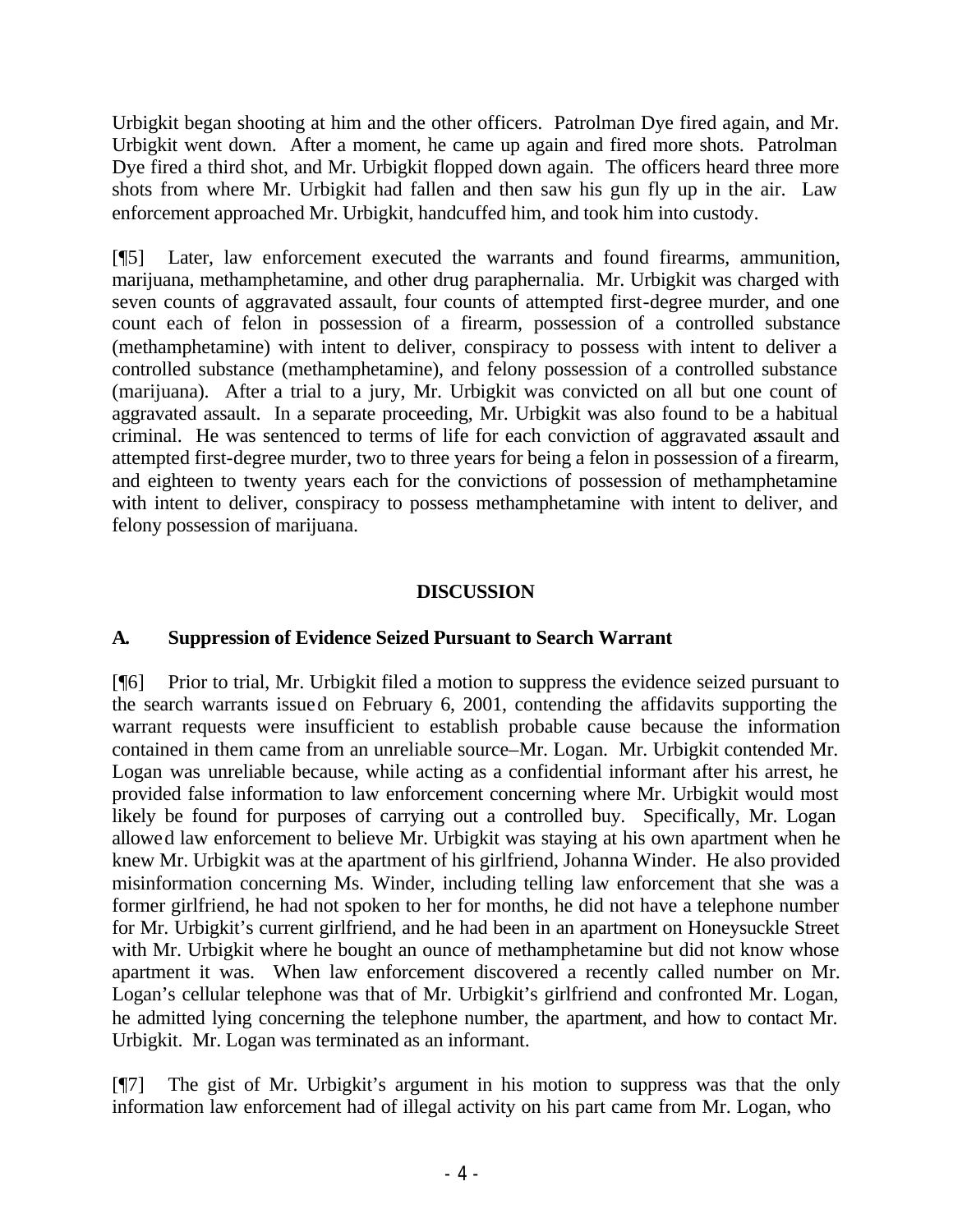had proven himself to be unreliable, and such unreliable information was insufficient to establish probable cause for purposes of obtaining search warrants. Mr. Urbigkit further argued law enforcement failed to adequately investigate Mr. Logan's assertions to obtain corroborating evidence of illegal activity on the part of Mr. Urbigkit.

[¶8] The trial court denied the motion to suppress, holding the search warrants were valid and a reasonably cautious or prudent person would believe from the affidavits that a crime was being or had been committed justifying issuance of the warrants. With respect to the claim that there was insufficient corroboration of Mr. Logan's statements, the trial court stated:

> There was corroboration of Mr. Urbigkit's existence. There was corroboration of his contact with the Grandview and Honeysuckle residences and with the shop on Foster Road. There was corroboration of his possession of the two vehicles, the gold-colored car and the blue Chevy pickup. There was indication from Mr. Logan that [Mr. Urbigkit] had firearms, and this was corroborated by his previous violent history. And those two seem to be consistent to me. There was corroboration of the association with persons who had a history of drug use, which corroborates the sale -- or the statement that he sold drugs.

 [¶9] We review the denial of a motion to suppress under an abuse of discretion standard, which means the core of our inquiry focuses upon the reasonableness of the trial court's decision. *Vaughn v. State*, 962 P.2d 149, 151 (Wyo. 1998). Traditionally, we have applied a *de novo* review when considering the sufficiency of an affidavit to support the issuance of a search warrant under Article 1, Section 4 of the Wyoming Constitution. *Cordova v. State*, 2001 WY 96, ¶10, 33 P.3d 142, ¶10 (Wyo. 2001). We also have cited federal authority stating that the issuing magistrate's determination of probable cause should be given great deference. *Id*. at ¶11. This deference places the burden of establishing a constitutional violation by a preponderance of the evidence on the party claiming his rights were violated. *Id.* However, we have said such deference is

> "not to be employed to blindly sustain the actions of the magistrate or to place any reviewing court in a position that it may refuse to examine the factual basis for such issuance. To refuse or to fail to do so could result in serious erosion of one of our most valuable constitutional rights, and unless there is factual basis for determination of probable cause this court would be evading its responsibility by failing to declare this to be the case."

*Id*. (quoting *Smith v. State*, 557 P.2d 130, 133 (Wyo. 1976)).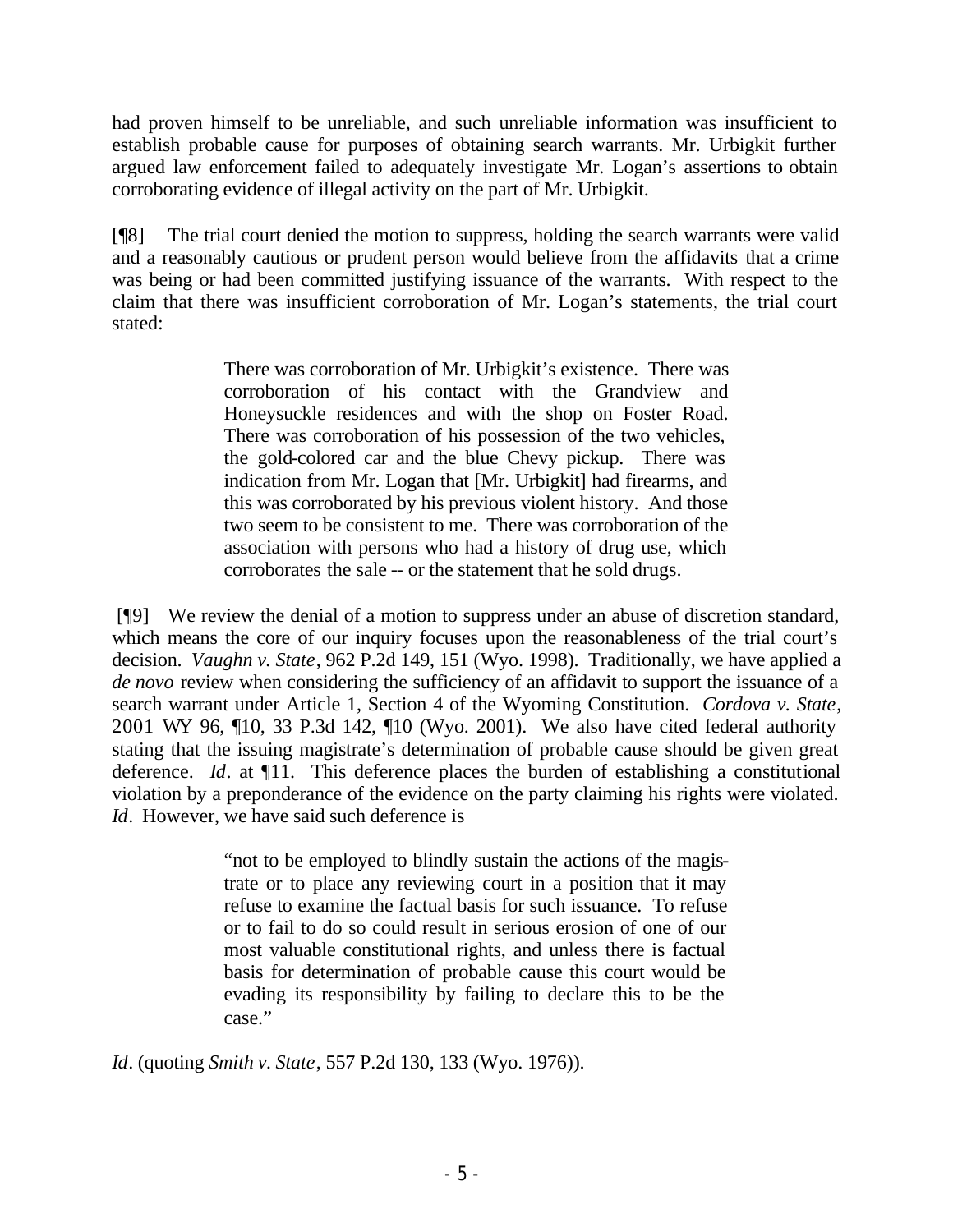[¶10] Judicial officers issuing search warrants "must have a substantial basis for concluding that probable cause exists." *Id.* at ¶12.

> [T]hey must make a two-fold finding to justify the issuance of a search warrant. First, the factual situation must be sufficient to warrant a reasonably cautious or prudent man to believe that a crime was being committed or that one had been committed. Second, there must be a showing that the fruits of the crime or the evidence thereof are in the area or structure sought to be searched.

## *Id.*

[¶11] In the context of an affidavit containing hearsay from "informants," sufficient facts must be presented such that the judicial issuing officer can make an independent judgment as to the informant's credibility, veracity, reliability, and basis of knowledge in determining probable cause exists. *Id.* at  $\P$ 10. For a judge to issue a search warrant, the affidavit of probable cause must contain sufficient information for an independent determination of the reliability of the statements made therein, which shall include sufficient identification of the source of the information. *Hixson v. State*, 2001 WY 99, ¶12, 33 P.3d 154, ¶12 (Wyo. 2001).

> The affidavit presented to support the issuance of a search warrant is presumed to be valid. It is the affidavit that articulates the facts to supply probable cause, and it must include more than bare conclusions from the affiant. It must demonstrate corroboration of information from a confidential informant and contain verifiable facts.

*Lee v. State*, 2 P.3d 517, 523 (Wyo. 2000) (citations omitted).

[¶12] Applying these standards, we conclude the search warrants in this case properly issued. Law enforcement submitted three identical affidavits in support of the requests for issuance of warrants to search Mr. Urbigkit's apartment and shop and his girlfriend's apartment. The affidavits contained thirty-two paragraphs. The first paragraph set out the investigating agent's qualifications and experience. The second through the tenth paragraphs described Mr. Urbigkit's criminal history, including a prior conviction for aggravated assault with a weapon, an arrest for possession of a concealed weapon, a prior conviction for possession of a firearm by a convicted felon, and two prior convictions for aggravated assault and battery causing injury. The eleventh through the twenty-eighth paragraphs stated:

> On January 25, 2001, your affiant was conducting a drug investigation. Your affiant made contact with John Logan. Logan was found to be in possession of an ounce of methamphetamine.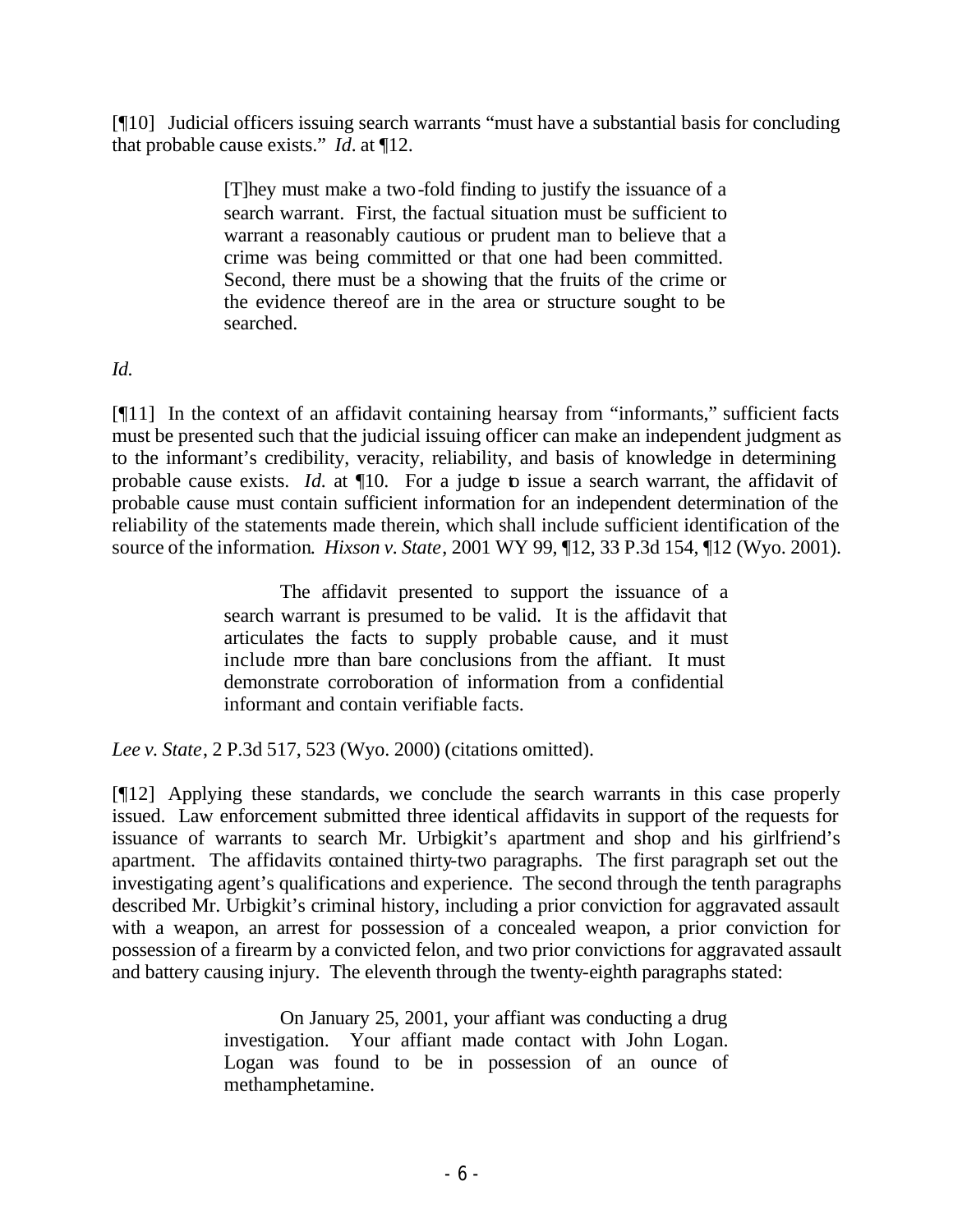Logan told your affiant that this methamphetamine came from Samuel T. Urbigkit. Logan explained that he has bought methamphetamine from Urbigkit on at least three [o]cc[a]sions. Each time, Urbigkit sold Logan an ounce of methamphetamine for twelve hundred dollars (\$1,200). Logan explained to your affiant that Logan has bought drugs at Urbigkit's apartment, Urbigkit's shop, and Urbigkit has brought the drugs over to Logan's house.

Furthermore, Logan told your affiant substantially the following. He considered Urbigkit a very dangerous person, who was very cautious to avoid police detection. Urbigkit was normally armed, at all times with a firearm. He saw an assault style rifle, which he thought Urbigkit called an AK-47. He saw this gun in Urbigkit's apartment on Grandview Place. He saw this gun around Christmas of 2000. Urbigkit told him that this gun was "full auto." He saw several guns at both Urbigkit's shop and apartment. Logan described seeing: a Glock handgun, a "stub nosed" .22 revolver, a 9 mm handgun. Urbigkit had also made several statements about using the guns on people. He saw that Urbigkit kept one or more handguns, on his person, usually in the pocket of a coat. On January 25, 2001, while at Urbigkit's shop (980 Foster RD), he saw a rifle leaning up against the wall, and a .22 caliber revolver, which was lying on the desk of the shop. The shop was located by the new jail, and across from the bus garage. On this property were two buildings. Urbigkit's shop was located on the South, West corner of the South building. Logan also stated that in January of 2001, when he had bought other ounces of methamphetamine from Urbigkit, he saw Urbigkit in possession of the above described handguns. He saw these guns at Urbigkit's apartment.

Urbigkit lived in an apartment on Grandview Place, Casper, Wyoming. He drove a gold car and a blue pick up. His shop was behind the Natrona County School bus garage, by the jail.

Following this interview, your affiant and Agent Wnuk drove to the area where it was believed Urbigkit had a shop. Agents confirmed Logan's information, in that there were two business type buildings located across from the school bus garage. Your affiant noticed that at . . . 980 Foster Rd, (one of the business rental units), there was a blue Chevy pick up, with Wyoming plates, 1-374BP. Your affiant checked the registration of this pick up, and found that it was registered to Amuel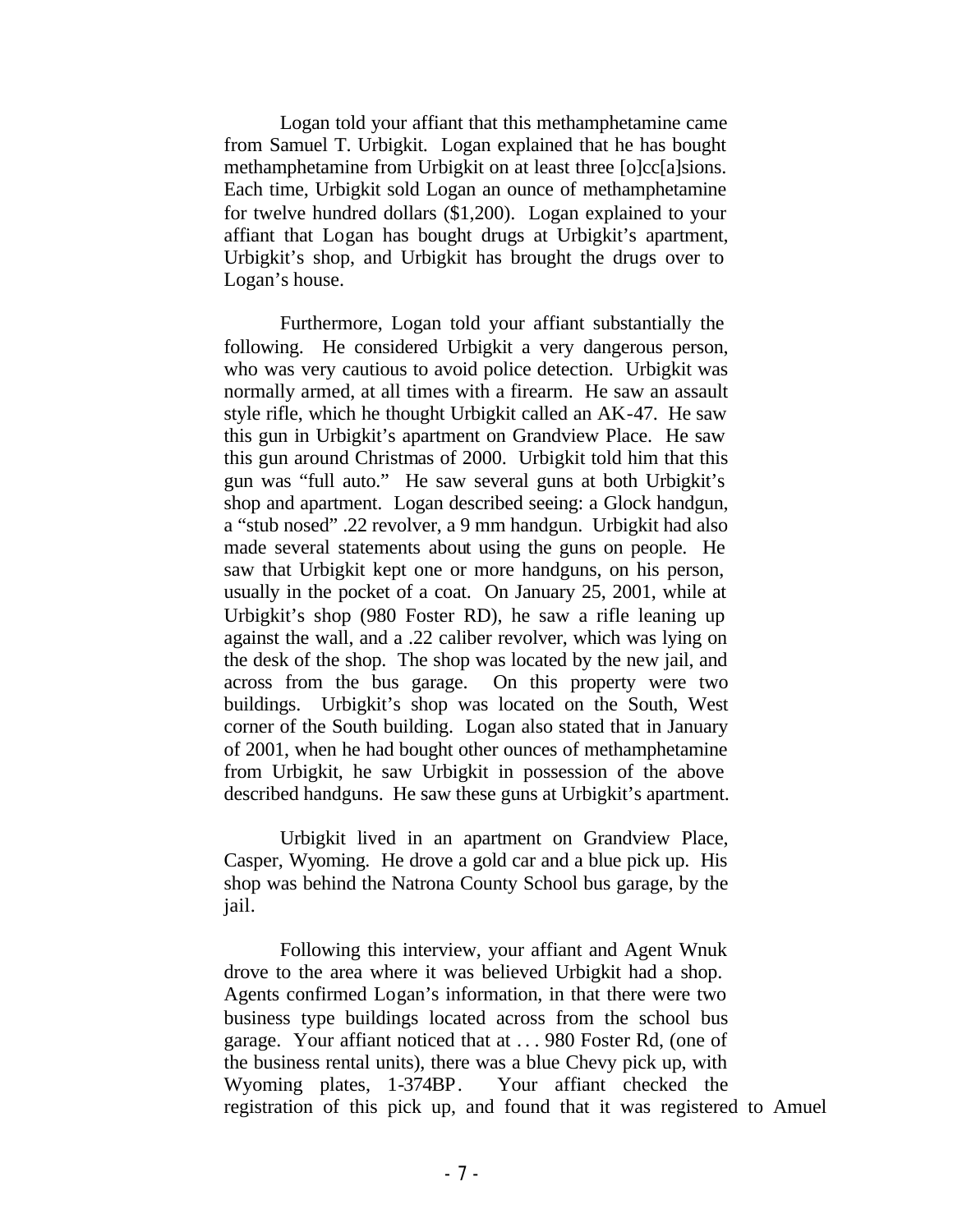Urbigkit (possibly a typographical error for Samuel) on a blue 1986 Chevy Pickup, at 2261 W. 41 St., Casper, WY. Your affiant checked CPD computer records, and found that 2261 W. 41 St[.], is the home of Urbigkit's parents.

On January 26, 2001, at the direction of your affiant, Logan came to the DCI office and an unsuccessful recorded phone call was made to Urbigkit. (There was no answer). Logan told your affiant substantially the following. Urbigkit had a girlfriend. This girlfriend had a first name of "Johna" or something similar. Logan described her as a white female, about 5'4, [c]urly blonde hair, in her thirties, good looking, lived somewhere in Paradise Valley, and drove a silver car, possibly a Mazda.

Agent Wnuk and your affiant checked the records of the Casper Police Department and found that Urbigkit had an address at 2405 Grandview Place, #35. CPD records also indicated that in December of 2000, Urbigkit was involved in an argument with two females, Teddi and Jeni Grace. CPD officers were dispatched to 2405 Grandview Place #35, where they spoke with Jeni Grace and Sam Urbigkit.

On February 1, 2001, Logan again came to the Casper DCI office. Your affiant asked Logan if he knew any way of getting a hold of Urbigkit. Logan stated that he did not. Your affiant assisted Logan in making another recorded phone call to Urbigkit's apartment on Grandview. Again, there was no answer. Your affiant then placed a recording device on Logan and had him go to Urbigkit's apartment, 2405 Grandview Place #35. Prior to leaving the DCI parking lot, your affiant searched both Logan and his pick up for drugs or weapons. Your affiant found a red Nokia cell phone in Logan's pick up. No drugs or weapons were found. Logan went to Urbigkit's apartment and knocked on the door. No one answered. Logan then returned to the DCI office.

Your affiant wrote down the numbers stored in "the phone book," as well as the numbers in the "call log" in the Nokia cell phone. Your affiant noted one of the entries as "Sam – Girl" with the number 234-5719. Your affiant also noted that this number was logged as number that had been dialed by this phone. Your affiant then asked Logan about the name and number. Logan stated that the number was "Sam's old girlfriend, Lisa Costalez." Logan then stated that he had not spoken to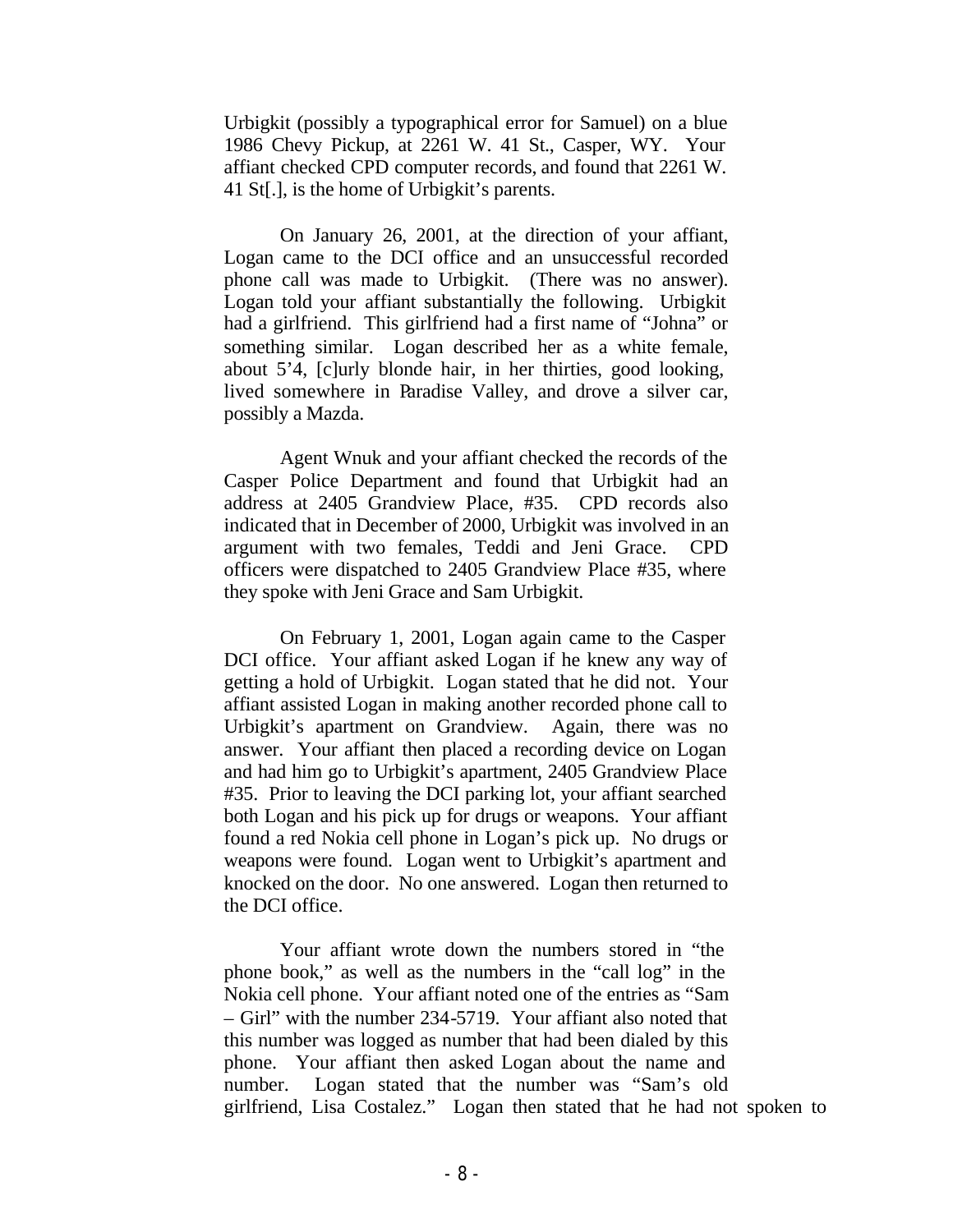Costalez for several months. Your affiant then asked Logan again, if he knew any way to get a hold of Urbigkit, or his girlfriend "Johna." Logan said that he thought that Johna had a cell phone, but that he did not have the number. Logan also told your affiant that he had seen Urbigkit at an apartment on Honeysuckle, by the Mini-Mart in Paradise Valley. Logan said that he had been to .. . this apartment, and drew a map of the apartment building for agents. The apartment that Urbigkit was in, was located on the second floor, on the West side, of the building. He said that he had been in this apartment with Urbigkit, and had bought an ounce of methamphetamine. He told agents that he was not sure whose apartment it was.

Your affiant then met with his supervisor, Tim Hill and explained the above situation. Hill called U.S. West and received information on the phone number 234-5719 (the number in the red cell phone for "Sam – Girl"). The number came back to Johanna Holbrook, 272 Honeysuckle, Casper, Wyoming.

Your affiant then confronted Logan with the above information. Logan told your affiant substantially the following. He had lied to your affiant. This number did belong to Urbigkit's girlfriend, and he had called her earlier that day. She had told him that Urbigkit would not be back until after 4:00 p.m. The reason he had not given this information earlier was that he was scared. He had also been dishonest by not telling agents earlier that Urbigkit could have been at this apartment on Honeysuckle.

Based on the above false information, Logan was terminated as a DCI informant. Logan was booked into the Natrona County Jail for the drugs he possessed on January 25, 2001.

On February 1, 2001, at about 6:30 p.m., your affiant drove to 272 Honeysuckle. Your affiant noted that this building is an apartment building, yellow and brick. It is located on the West side of the street and has a parking lot on the East side. Your affiant noted that there was a gold colored Ford sedan in this driveway with the license plate 1-340DW (registered to Urbigkit).

On February 5, 2001, your affiant again drove by 272 Honeysuckle. Again, your affiant noticed that the gold colored Ford was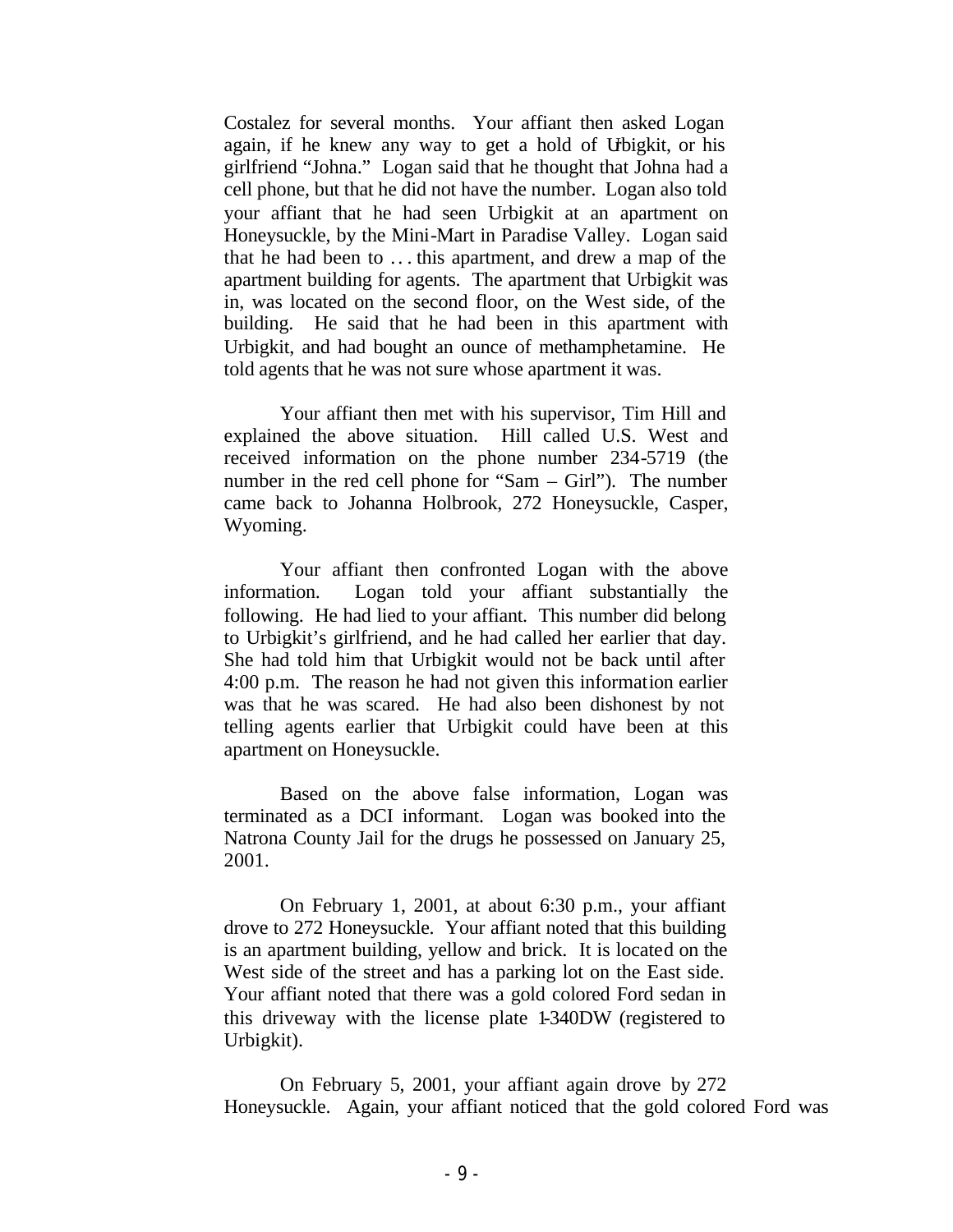there, as well as a small silver colored car, with Wyoming license plate, 1-757DF. Your affiant found this car registered to Johanna Winder, 1617 Westridge Court, on a silver 1988 Mazda.

On February 5, 2001, through investigation your affiant learned the following. There was no one listed in the Casper Police Department records, as Johanna Holbrook. Johanna Winder was listed in the CPD records. She had a contact with officers that was drug related in 1997. Winder was listed in CPD records as being a white, 22 year old female, 5'4, 120, blonde hair and blue eyes.

On February 5, 2001, at about 1:20 p.m., your affiant contacted Kevin Whitman, with Probation and Parole. Whitman confirmed that Urbigkit was on parole. Whitman told your affiant that he had not had any problems with Urbigkit. He added that Urbigkit had passed all his urine analysis tests. Whitman had not done any home searches of Urbigkit however.

On February 5, 2001, at about 1:30 p.m., your affiant did further investigation to attempt to confirm information provided by Logan. Your affiant attempted to contact Teddi Grace, but was unable to. Your affiant then called the number listed for Jeni Grace. A woman answered the phone who identified herself to your affiant as Lindee Szewczyk. She told your affiant the following. Her husband used to be married to Jeni Grace. Approximately 2 months ago, Jeni's sister Teddi called her. Teddi told her that Jeni was using a lot of methamphetamine, and was very strung out. Furthermore, Jeni was living with "some bad people" and it would not be prudent to take Jeni's 8 year old son there. She understood that the name of the man who Jeni lived with was "Sam."

Your affiant has confirmed the following information provided to him by Logan. The person, Samuel T. Urbigkit (12/26/62) does exist. Urbigkit lives at an apartment on Grandview. Urbigkit is associated with a girl named Johanna Winder, who seems to be living at 272 Honeysuckle. Johanna Winder has a history of drug use. Urbigkit is on parole. Urbigkit has a propensity towards possessing firearms. Urbigkit has behaved in a violent, dangerous manner. Urbigkit has a gold colored car and a blue [C]hevy pick up. This pick up was parked at 980 Foster Rd, which is indeed a business rental unit, consistent with being a "shop."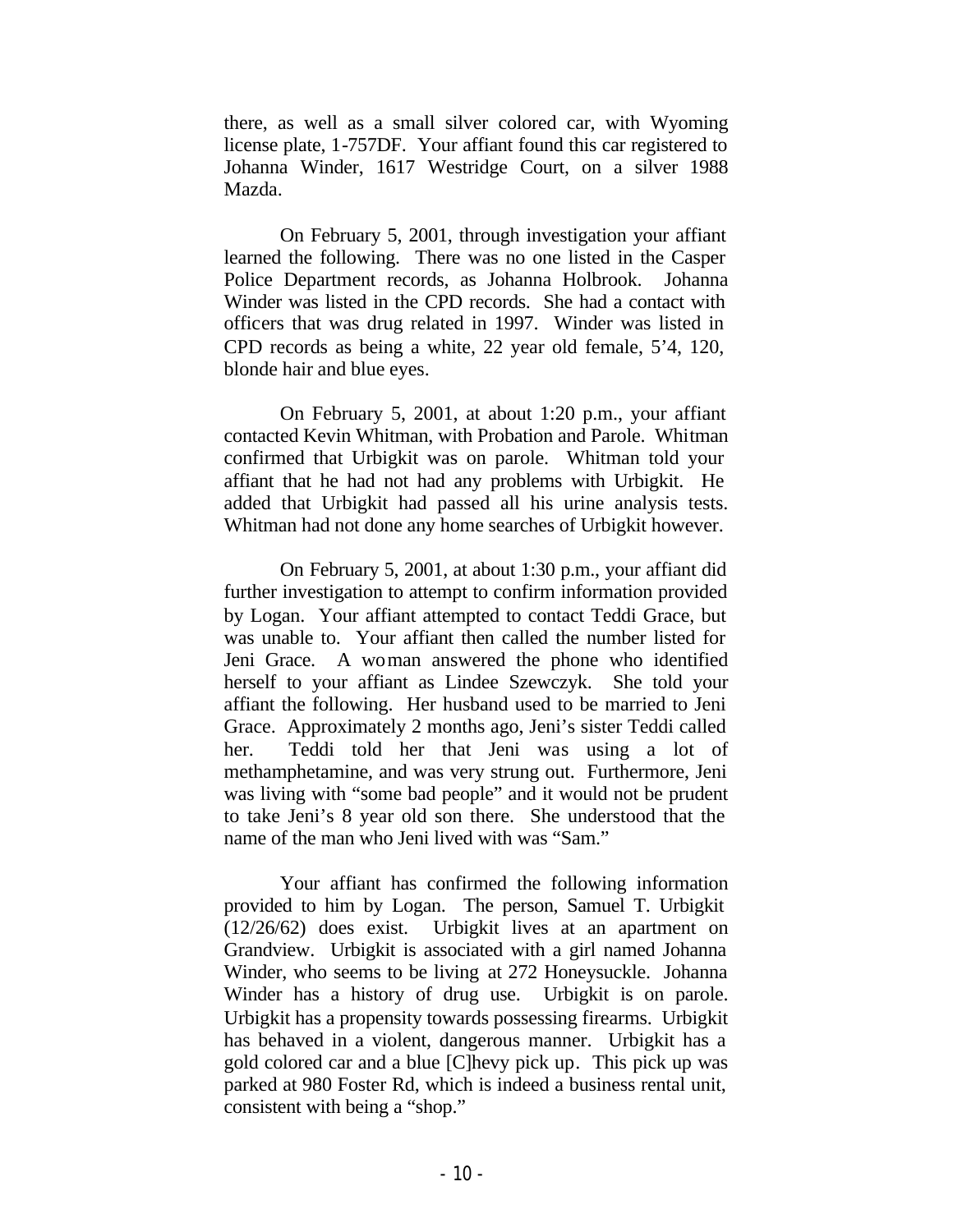[¶13] From these affidavits submitted by a trained and experienced law enforcement officer, the issuing judge learned that, upon being arrested with methamphetamine in his possession, Mr. Logan admitted, against his penal interest, purchasing methamphetamine from Mr. Urbigkit. He further admitted purchasing methamphetamine from the same supplier on at least two other occasions. He provided details based upon firsthand observation concerning the quantity purchased and the amount paid on each occasion. He identified the location of Mr. Urbigkit's apartment and shop where the buys occurred and identified the individual building in which Mr. Urbigkit's shop was located. He also identified the vehicles owned by Mr. Urbigkit. He very specifically identified the various firearms in Mr. Urbigkit's possession and described the locations where he had seen them. Mr. Logan also gave a detailed description of Mr. Urbigkit's girlfriend and her vehicle and ultimately identified the location of her apartment where Mr. Urbigkit could be found.

[¶14] The law enforcement officer corroborated much of the information provided by Mr. Logan, including the location of the buildings where he met with Mr. Urbigkit, saw the weapons, and purchased methamphetamine. The officer also corroborated the location, make, and model of the vehicles owned by Mr. Urbigkit and the information concerning Mr. Urbigkit's girlfriend. Additionally, the law enforcement official confirmed Mr. Urbigkit's association with people involved with controlled substances. He also checked Mr. Urbigkit's criminal history, which revealed a prior arrest for reckless endangering and possession of a concealed firearm by a convicted felon, two prior convictions for aggravated assault and battery causing injuries, and a prior conviction for aggravated assault with a weapon. Viewing the documents in their totality and giving deference to the judicial issuing officer, we conclude the affidavits were adequate to support a finding of probable cause sufficient for the issuance of the warrants.

[¶15] Responding specifically to the contention that probable cause did not exist because Mr. Logan was not reliable, we have said an "informant's description of criminal activity along with firsthand knowledge of the events entitles his information to carry greater weight than it might otherwise." *Cordova*, 2001 WY 96, ¶24. Moreover, an admission against penal interest carries its "own indicia of credibility." *Id*. The affidavits in this case reflected that, in following up on the information provided by Mr. Logan, the investigating agent was able to confirm many of the details he provided. It is true he did not verify every piece of information Mr. Logan supplied, but he is not required to go to those lengths. *Lee*, 2 P.3d at 523-24. Given the specific details furnished by Mr. Logan, his firsthand knowledge and statement against his penal interests, and the verification that the agent did accomplish, we hold there was ample probable cause to issue the warrants. *See Lee* for a similar result. We find this to be true even though Mr. Logan at one point provided false information to law enforcement. When confronted by the investigating agent, Mr. Logan admitted the information was false and provided new information which law enforcement proceeded to verify. Under these circumstances, we are satisfied the information provided was reasonably trustworthy.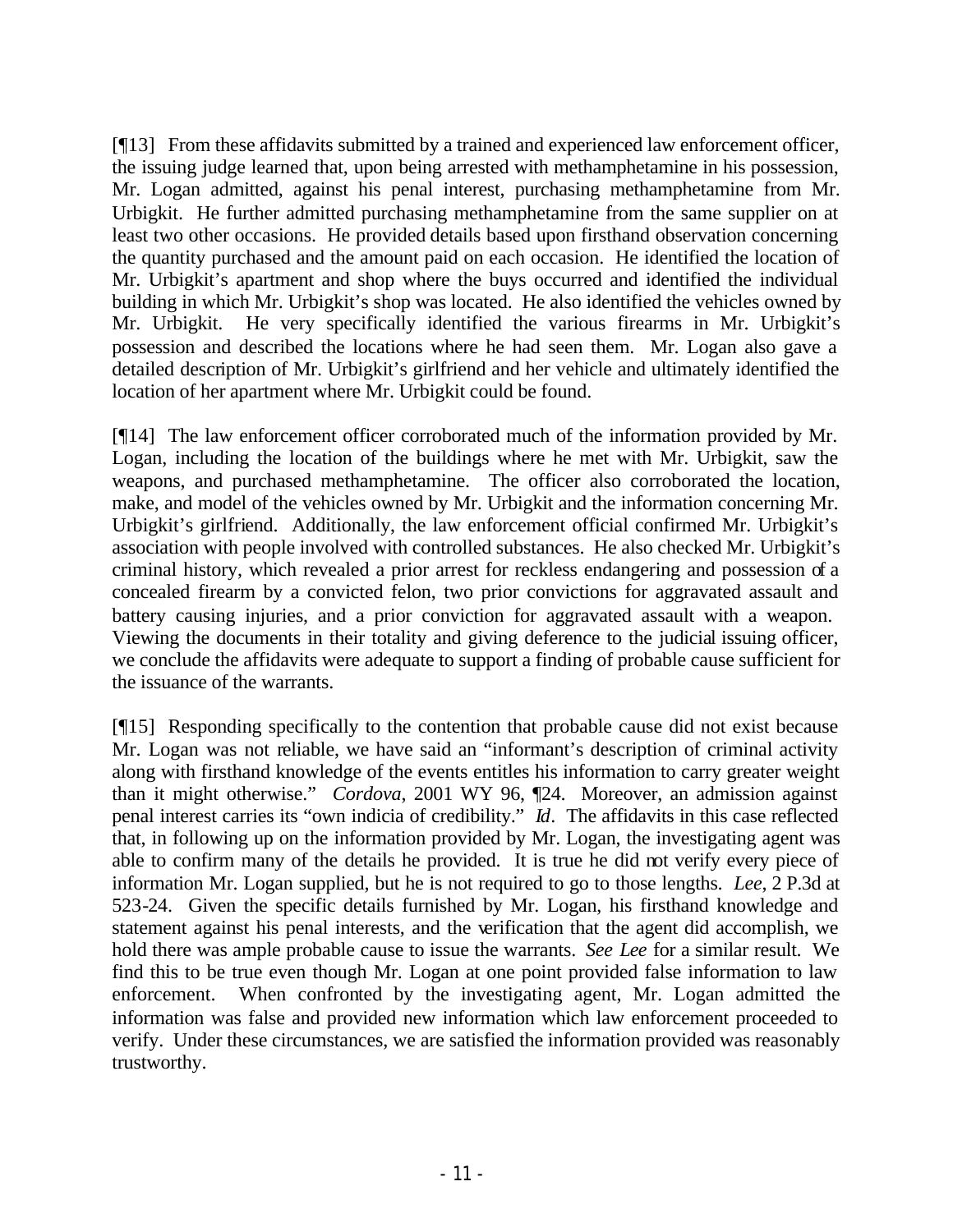### **B. Shackling**

[¶16] Mr. Urbigkit contends he was denied his right to a fair trial by being forced to wear shackles in the courtroom during trial. The record is less than clear with respect to this issue. The parties' briefs are no more helpful. Mr. Urbigkit asserts "[i]t appears clearly on the face of the record that [he] was shackled" but offers no record cites to support the assertion. The state "assumes that [Mr. Urbigkit] was shackled while testifying" but asserts "the record is unclear that such was the case." Despite the state of the record, we are able to piece together the following events of significance to our review.

[¶17] Prior to trial, Mr. Urbigkit filed motions requesting that his hands be free of restraint during trial and courtroom procedures be established to prevent the jury from seeing him shackled. The state responded to Mr. Urbigkit's motions in relevant part as follows: "The State would defer to the Court and its security personnel as to what restraints are appropriate . . . . In doing so, the Court should consider the defendant's long history of violence and apparent willingness to use that violence to escape responsibility." Without hearing argument, the trial court deferred ruling on the defense motion until trial and after consultation with the bailiff.

[¶18] At some point thereafter, but prior to the commencement of trial, the trial court ruled off the record that it would "accede to the sheriff's request that [Mr. Urbigkit] have his right hand free but his other hand be shackled and he have leg chains." There is no indication from the record how or when this off-the-record ruling occurred so we do not know whether the parties had the opportunity to present argument prior to the ruling, nor do we know the factors considered or reasoning relied upon by the court. Mr. Urbigkit does not challenge the off-the-record ruling as a violation of W.R.Cr.P. 12(h), and we, therefore, do not consider that issue.

[¶19] On the first day of trial prior to *voir dire*, Mr. Urbigkit raised the shackling issue again. This time, the state actively argued against the motion on the basis of Mr. Urbigkit's history of violence, the nature of the charges against him, and letters he wrote while in jail awaiting trial allegedly reflecting violent tendencies on his part and containing references to possible opportunities to escape.<sup>1</sup> The letters contained in the record on appeal do not reflect

  $1$  The state described the letters to the trial court as follows:

Just Thursday night, we seized a series of letters from the home of Johanna Winder; and just a few quotes, I think, are pertinent to the record.

He's talking about fighting. Got to get back in fighting fit as soon as possible. Never know when the chance will come.

He's made comments to the nurses in the jail that he -- if they have to pull him off the fence, that he would try it.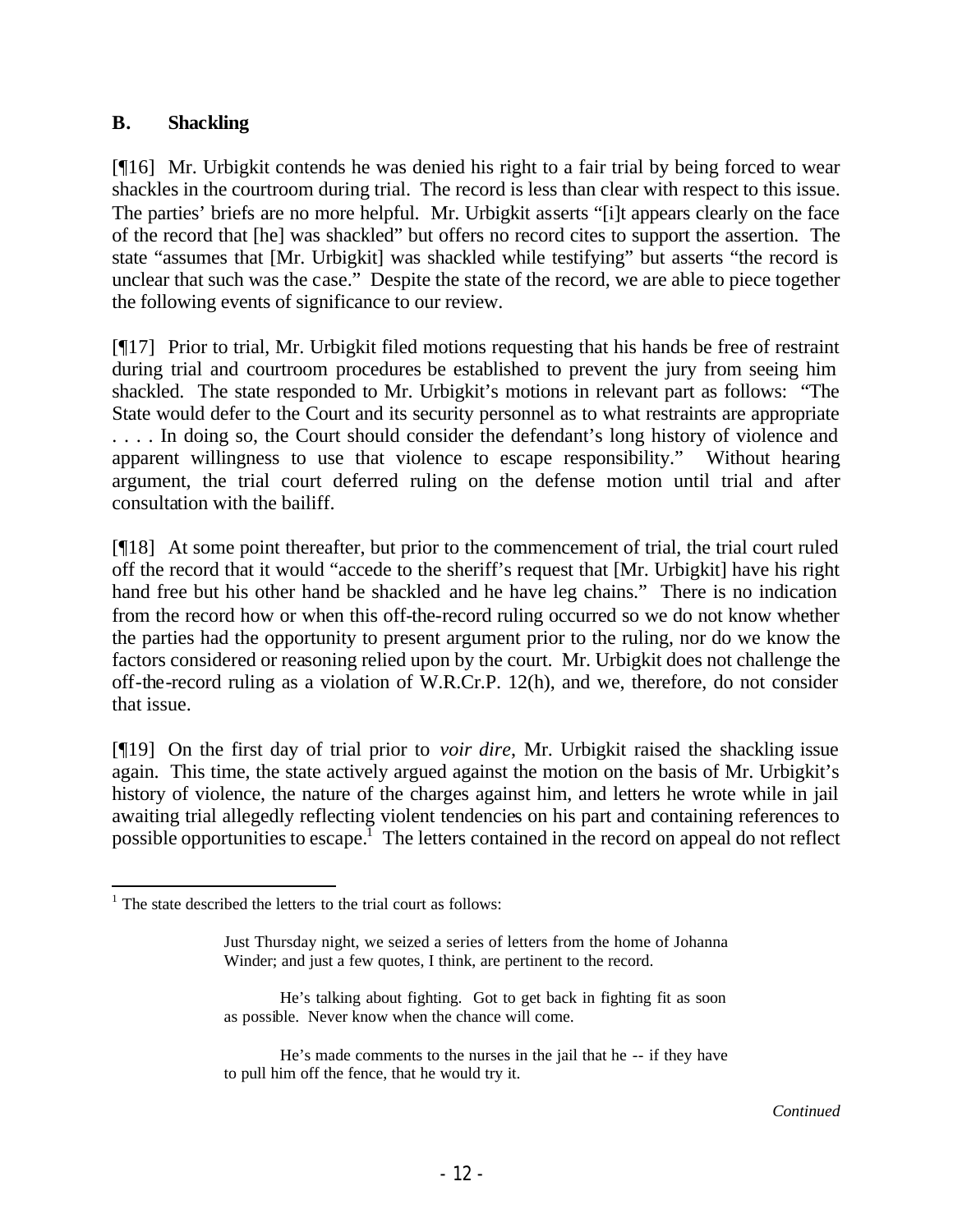the statements referenced by the state in its argument; however, other letters which are part of the record reflect what can be fairly characterized as Mr. Urbigkit's enjoyment of being an "outlaw" and tangling with law enforcement. Following the arguments of counsel, the trial court stuck by its earlier off-the-record ruling requiring Mr. Urbigkit's left arm and legs to be shackled during trial. There is nothing in the record to indicate the trial court departed from this ruling, and it appears Mr. Urbigkit was shackled in this manner throughout *voir dire*, opening statements, and the state's presentation of evidence.

[¶20] At the close of the prosecution's case, prior to Mr. Urbigkit taking the stand, defense counsel asked for clarification on whether he would be required to testify in shackles. A brief discussion followed concerning whether it was preferable for Mr. Urbigkit to testify in shackles or be unshackled and have three officers stand near him as he testified. It appears the trial court considered these alternatives and gave Mr. Urbigkit the choice of testifying in shackles or being surrounded by three law enforcement officials. It also appears Mr. Urbigkit took the stand in shackles and was sworn outside the presence of the jury, the jury was then seated, and Mr. Urbigkit testified before the jury in shackles from the witness stand.

[¶21] At some point during this time frame, an off-the-record discussion took place outside the presence of the jury among the trial court, the state, defense counsel, and Mr. Urbigkit concerning Mr. Urbigkit standing before the jury away from the witness stand and testifying with the aid of an exhibit. Apparently, the trial court arrived at some rules concerning this testimony and conveyed those to Mr. Urbigkit off the record, including that his legs would remain shackled and he was not to move. Again the record is not clear in this regard, but it appears his hands were free during this part of his testimony.

[¶22] With these events in mind, we turn to an examination of the law relating to the shackling of a criminal defendant in the presence of a jury. We addressed the issue most recently in *Asch v. State*, 2003 WY 18, ¶62, 62 P.3d 945, ¶62 (Wyo. 2003) (some citations omitted), a case published after Mr. Urbigkit's trial where we held:

> [I]n future cases, defendants shall not be shackled or otherwise physically restrained in the courtroom during a jury trial, nor shall other exceptional security measures be utilized, unless the

 $\frac{1}{2}$  , and the set of the set of the set of the set of the set of the set of the set of the set of the set of the set of the set of the set of the set of the set of the set of the set of the set of the set of the set

Another comment, if he gets convicted, he thought he could get a commutation in 15 years, stating, ["]But I'm not going to be hanging around that long.["]

He -- there's a number of comments through here that he says, ["]You never know when your chance might come.["]

And he talks about if the van crashed, that would be a chance; that he would take a chance even if it was a long one.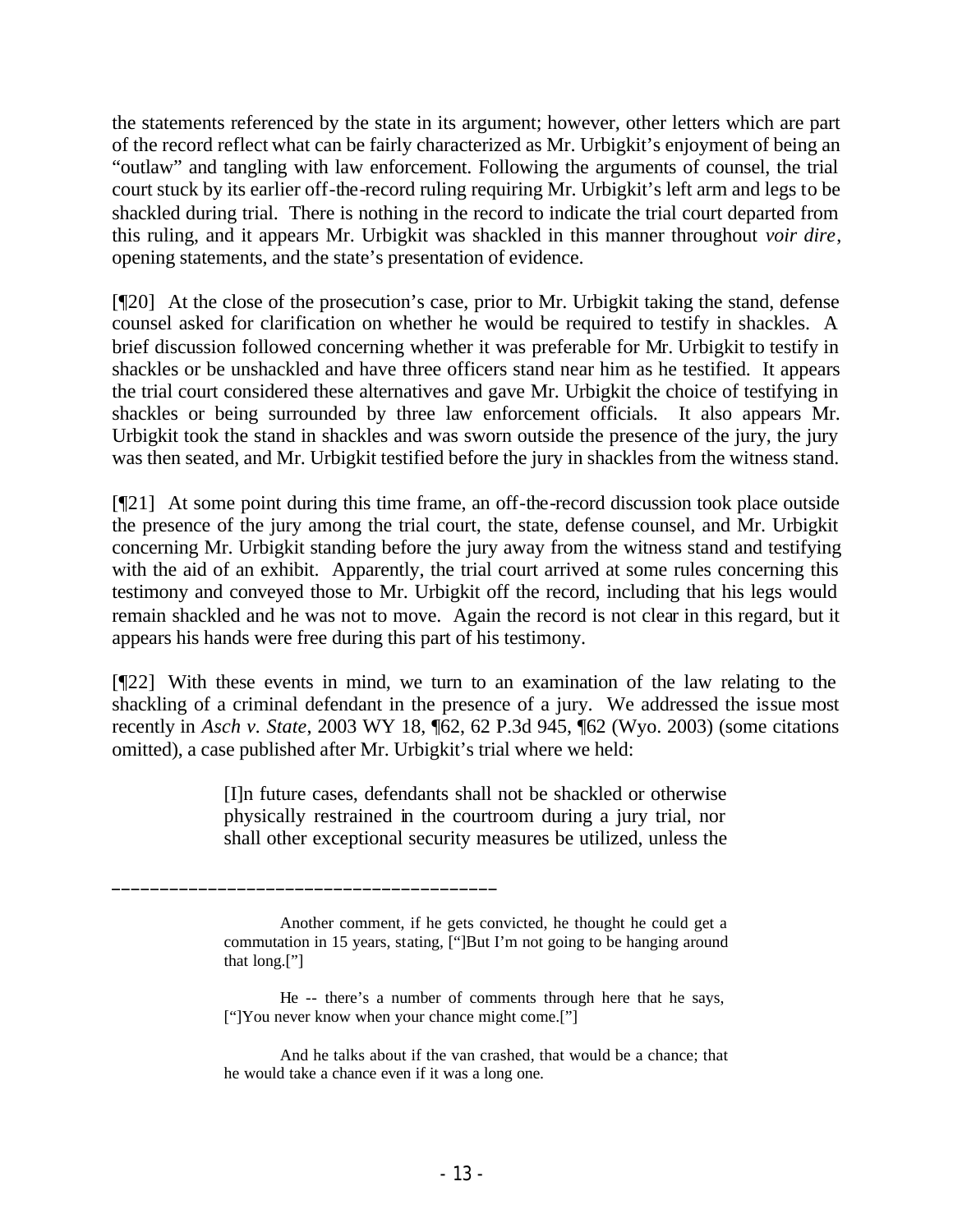State has first moved that such measures be utilized, the court has heard such motion, and after allowing the defendant an opportunity to contest the motion, the court has stated on the record the compelling reasons justifying the measures. At such hearing, the State has the burden of establishing the necessity for particular restraints and that such restraints are the least drastic effective measures available. The trial court must consider alternatives, and may not rely blindly on the judgment of correctional officers. In exercising its discretion, the court should consider at least the following factors: "'[T]he seriousness of the present charge against the defendant; defendant's temperament and character; his age and physical attributes, his past record; past escapes or attempted escapes, and evidence of a present plan to escape; threats to harm others or cause a disturbance; self-destructive tendencies; the risk of mob violence or of attempted revenge by others; the possibility of rescue by other offenders still at large; the size and the mood of the audience; the nature and physical security of the courtroom; and the adequacy and availability of alternative remedies.'" [*State v.*] *Finch,* 975 P.2d [967,] 1002 [(Wash. 1999)] (*quoting State v. Hartzog*, 96 Wash.2d 383, 400, 635 P.2d 694 (1981)).

Applying these principles, we held the trial court abused its discretion in allowing the defendant to be shackled in the courtroom throughout his trial without first requiring the state to justify such restraints on the record. Of significance in applying that holding to this case is that the defendant was charged with felony possession of methamphetamine and misdemeanor interference with a peace officer (for lying about his identity). There is nothing in *Asch* to indicate violent behavior or use of a deadly weapon justifying the use of restraints, which clearly distinguishes it from the present case. With this distinction in mind, we turn to application of the *Asch* holding to the facts before us.

[¶23] While noting again that Mr. Urbigkit's trial occurred before the *Asch* opinion was issued, we conclude that what occurred here comes uncomfortably close to violating the standards enunciated in *Asch* in two respects. First, the trial court made its initial ruling off the record leaving us to speculate as to its reasoning. Then, when it later announced its decision to adhere to its earlier ruling, the trial court gave only a cursory explanation of its reasoning. Second, there are indications in the record that the trial court relied heavily (although perhaps not "blindly") on the judgment of law enforcement. What we hoped to accomplish in *Asch* is for trial courts to conduct a thorough, independent, case-by-case review of whether restraints are necessary rather than allowing law enforcement to establish a procedure which is followed by rote in criminal cases. While the record before us does not indicate as clearly as we would like that the trial court considered the issue thoroughly and independently, we conclude the manner in which the shackling issue was resolved generally complied with the spirit of *Asch*.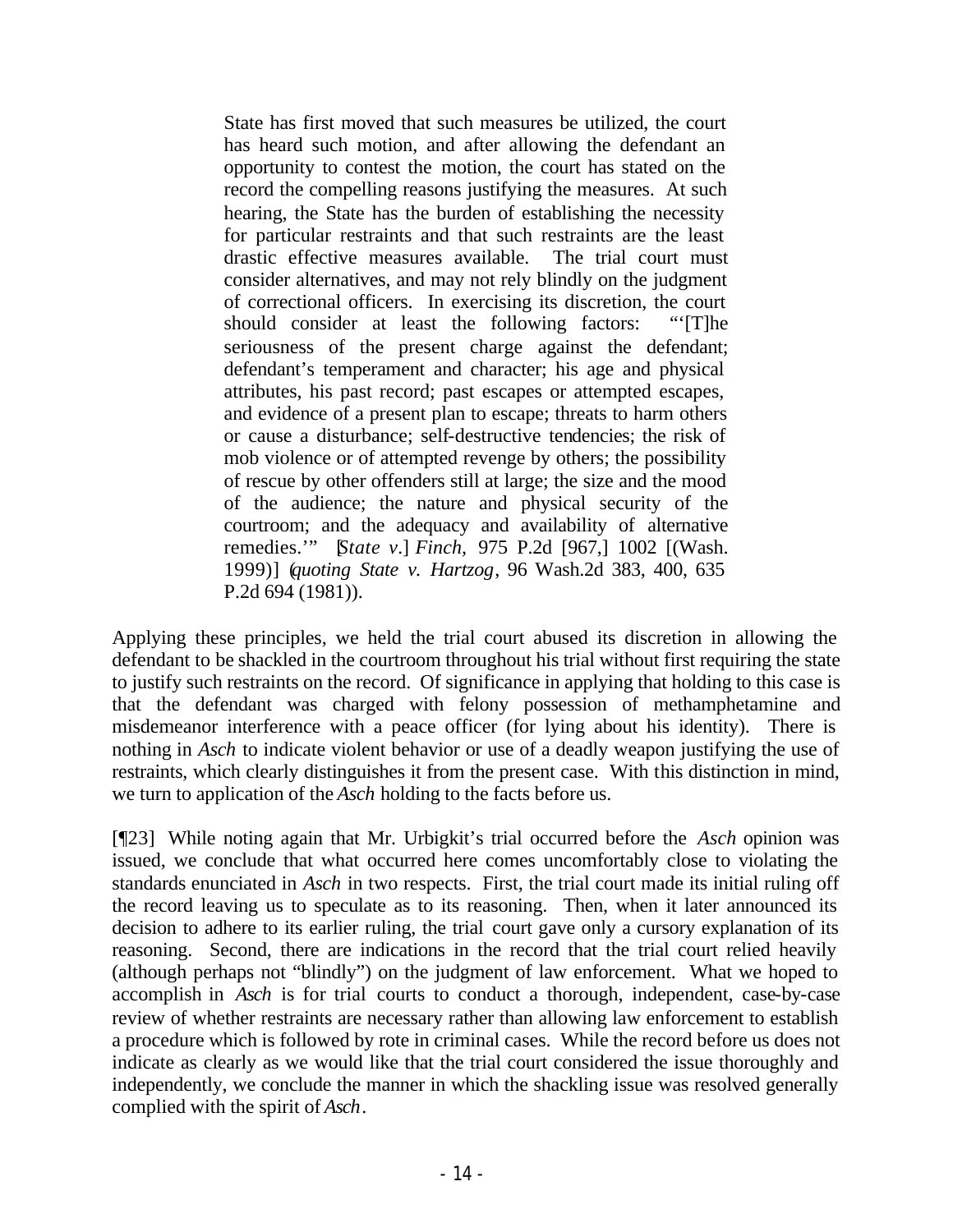[¶24] The state presented argument that restraints were necessary given Mr. Urbigkit was charged with seven counts of aggravated assault and four counts of attempted first-degree murder. The state further argued that Mr. Urbigkit's history of violence, which included three prior convictions for aggravated assault and battery and one prior conviction for possession of a firearm, made restraints necessary. Finally, the state argued that letters written by Mr. Urbigkit while incarcerated and awaiting trial indicated a propensity for violence and a desire to escape. Again, the letters included in the record do not contain the statements referenced by the state, but they do demonstrate Mr. Urbigkit's clear disdain for law enforcement and law and order in general. The trial court heard the state's arguments for using restraints in open court just prior to trial. Mr. Urbigkit had an opportunity to respond, and then the trial court stated on the record that there were sufficient security concerns to justify the use of restraints. It is apparent from the record that the trial court felt compelling reasons existed for the use of restraints. There is no question Mr. Urbigkit's history and the conduct leading to the charges in this case demonstrate a pattern of violent behavior. It is also apparent the trial court considered alternative measures, including having additional law enforcement personnel in the courtroom during Mr. Urbigkit's testimony. Although we continue to urge trial courts and counsel in the future to insure the record demonstrates the standards in *Asch* were followed, in this case, we find the state adequately justified the use of restraints on the record and the trial court did not abuse its discretion in requiring Mr. Urbigkit to be shackled in the courtroom throughout his trial.

## **C. Motion for Change of Venue**

[¶25] Prior to trial, Mr. Urbigkit moved for a change of venue on the ground that extensive pretrial publicity made it impossible for him to receive a fair trial in Natrona County. He also argued that publicity implicating him in a homicide investigation created the risk that he would be convicted on a charge not yet filed. At a pretrial hearing, the trial court denied the motion without prejudice, reserving Mr. Urbigkit's right to renew the motion following *voir dire*. When defense counsel renewed the motion after *voir dire*, the trial court again denied it.

[¶26] We review the denial of a motion for change of venue under an abuse of discretion standard, meaning we will not interfere with the trial court's decision unless the trial court acted in a manner exceeding the bounds of reason under the circumstances. *Nixon v. State*, 994 P.2d 324, 326-27 (Wyo. 1999). The party moving for change of venue has the burden of showing actual prejudice in the minds of the jurors so great that a fair trial cannot be obtained. *Id.* at 327.

[¶27] We have summarized the law in Wyoming relating to change of venue as follows:

Criminal defendants in Wyoming have a constitutional right to a trial by an impartial jury. Wyoming's constitutional provision grants the right to trial "by an impartial jury of the county or district in which the offense is alleged to have been committed."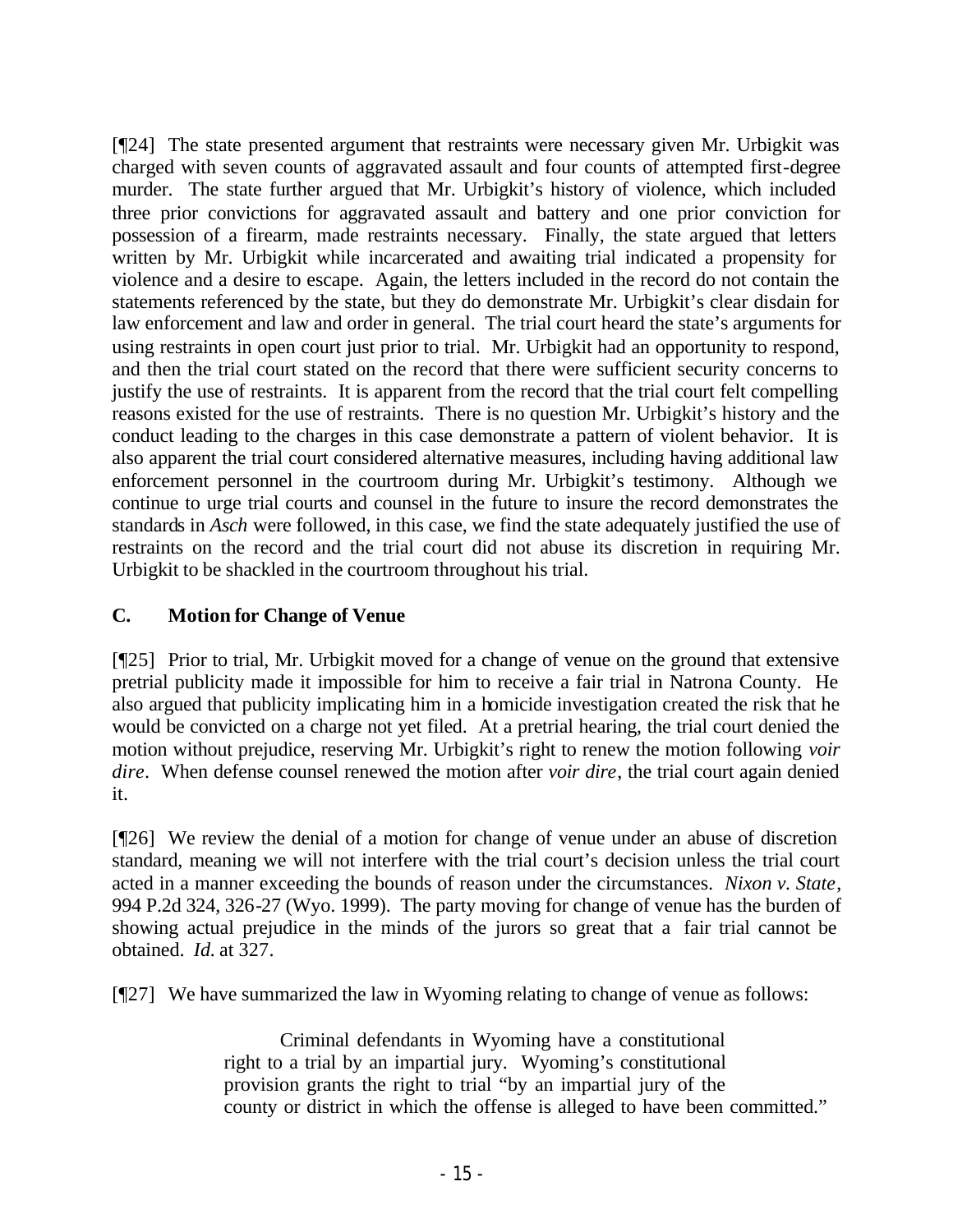Wyo. Const. art. 1, § 10. The legislative provision mirroring the constitution requires "[e]very criminal case shall be tried in the county in which the indictment or offense charged is found, except as otherwise provided by law." Wyo. Stat. Ann. § 1-7- 102(a) (LEXIS 1999). Trial proceedings are transferred to another county "only if the court is satisfied that there exists within the county where the prosecution is pending so great a prejudice against the defendant that the defendant cannot obtain a fair and impartial trial in that county." W.R.Cr.P. 21(a).

This Court has adopted a two-part test for determining whether a change of venue should be granted after *voir dire* because of pre-trial publicity: "'First, the nature and extent of the publicity must be considered; second, the difficulty or ease in selecting a jury must be considered along with the amount of prejudice which actually appears during *voir dire* examination.'" *Sides*[ *v. State*], 963 P.2d [227,] 231 [(Wyo. 1998)] (quoting *Murry*[ *v. State*], 713 P.2d [202,] 208 [(Wyo. 1986)]).

*Id.* (citation omitted).

[¶28] Regarding the first prong of the test, Mr. Urbigkit provided the trial court with twelve articles from the local newspaper referencing the circumstances of his arrest, the charges filed against him in this case, other persons facing similar charges with whom he allegedly had ties, and a homicide being investigated by local police. Several of the articles also referenced Mr. Urbigkit in relation to the homicide investigation. While the press coverage was not insignificant<sup>2</sup> in the months of February and March of 2001, the last article appearing in the record is dated April 5, 2001, approximately three months before trial. The articles are generally factual in nature, reporting information obtained from court documents, and we do not find them to be sensational, inflammatory, or grossly prejudicial. Neither the nature nor the extent of the news coverage justifies a finding that the trial court abused its discretion in denying the motion under the first prong of the test for determining whether a change of venue was appropriate.

[¶29] As for the second prong of the test, the difficulty or ease of jury selection or the amount of prejudice appearing during *voir dire*, we likewise see nothing in the record requiring reversal. Only five of the forty-eight prospective jurors expressed concern about their ability to be fair and impartial because of the pretrial publicity. None of the five remained on the jury. There is simply no indication in the record that the pretrial publicity in

 $2$  The attachments to Mr. Urbigkit's motion for a change of venue reflect that over the eight-week period between February 9, 2001, and April 5, 2001, the local newspaper printed twelve articles mentioning Mr. Urbigkit and the events of February 7, 2001.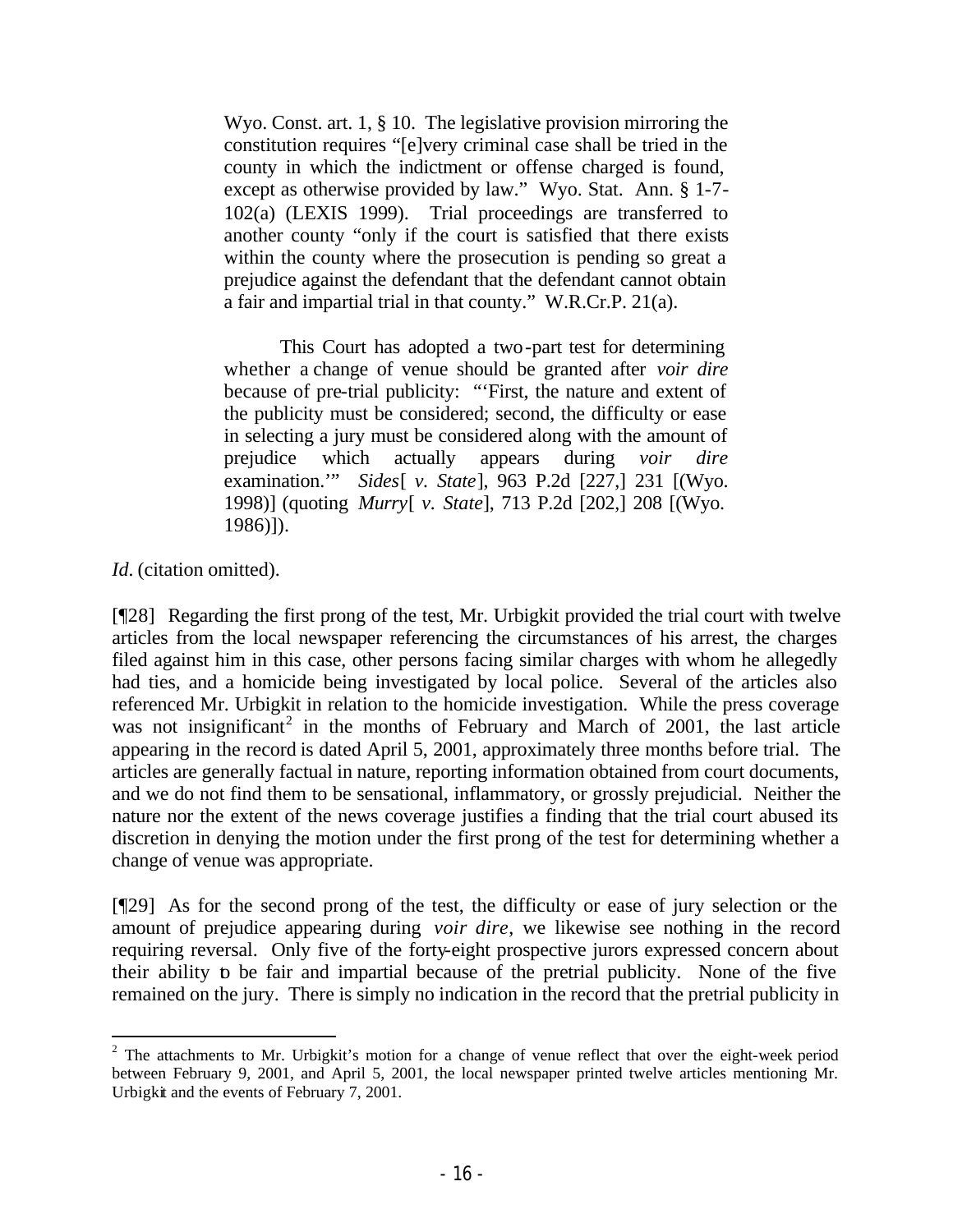this case made jury selection more difficult or created such prejudice that a change of venue was appropriate. We affirm the trial court's order denying the motion for a change of venue.

# **D. Failure to Swear Jury**

[¶30] On the afternoon of the second day of trial, it came to the trial court's attention that the jury had not been sworn in accordance with Wyo. Stat. Ann. § 7-11-107 (LexisNexis 2001), which provides:

> As soon as the jury is selected an oath or affirmation shall be administered to the jurors providing, in substance, that they and each of them will well and truly try the matter in issue between the state of Wyoming, plaintiff, and the named defendant, and render a true verdict according to the evidence.

The trial court excused the jury, informed the parties of what had happened, and recessed early to allow them an opportunity to research the issue and decide how they wished to proceed. When court was reconvened the following morning, defense counsel moved for a mistrial, arguing the statute is mandatory, not permissive, and prejudice to Mr. Urbigkit was inherent. The trial court denied the motion, citing case law holding that error in failing to swear a jury is not reversible in the absence of actual prejudice where the error is discovered and corrected prior to commencement of deliberation. The trial court informed the jury of the error and administered the oath. The trial court also confirmed with the jury the importance of the oath, its duty to follow the court's instructions, and its duty to determine the facts from all the evidence presented and arrive at a verdict free from prejudice.

[¶31] The question of whether it is reversible error to inadvertently fail to administer the oath to the jury is one of first impression in Wyoming. Under the circumstances presented here, we agree with the holding in *People v. Clouse*, 859 P.2d 228, 233 (Colo. Ct. App. 1992), that the failure to administer the oath constituted harmless error. The mistake was discovered in the afternoon of the second day of a seven-day trial after the testimony of only three of thirty-seven witnesses testifying for the state. As in *Clouse*, the jury was sworn in long before deliberations, and the jury was informed it was to consider all the evidence presented, both before and after the oath, in the same manner. Finding no prejudice, we uphold the trial court's ruling in this regard.

## **E. Interference in Attorney-Client Relationship**

[¶32] On the first day of trial, a deputy was seated near the defense table where Mr. Urbigkit and his attorneys were seated. Prior to jury selection, defense counsel objected to the officer's presence on the basis that it would have a chilling effect on Mr. Urbigkit's ability to communicate with his attorneys and would give the jury the impression he was dangerous. The trial court ruled that the deputy would remain where he was, stating as follows: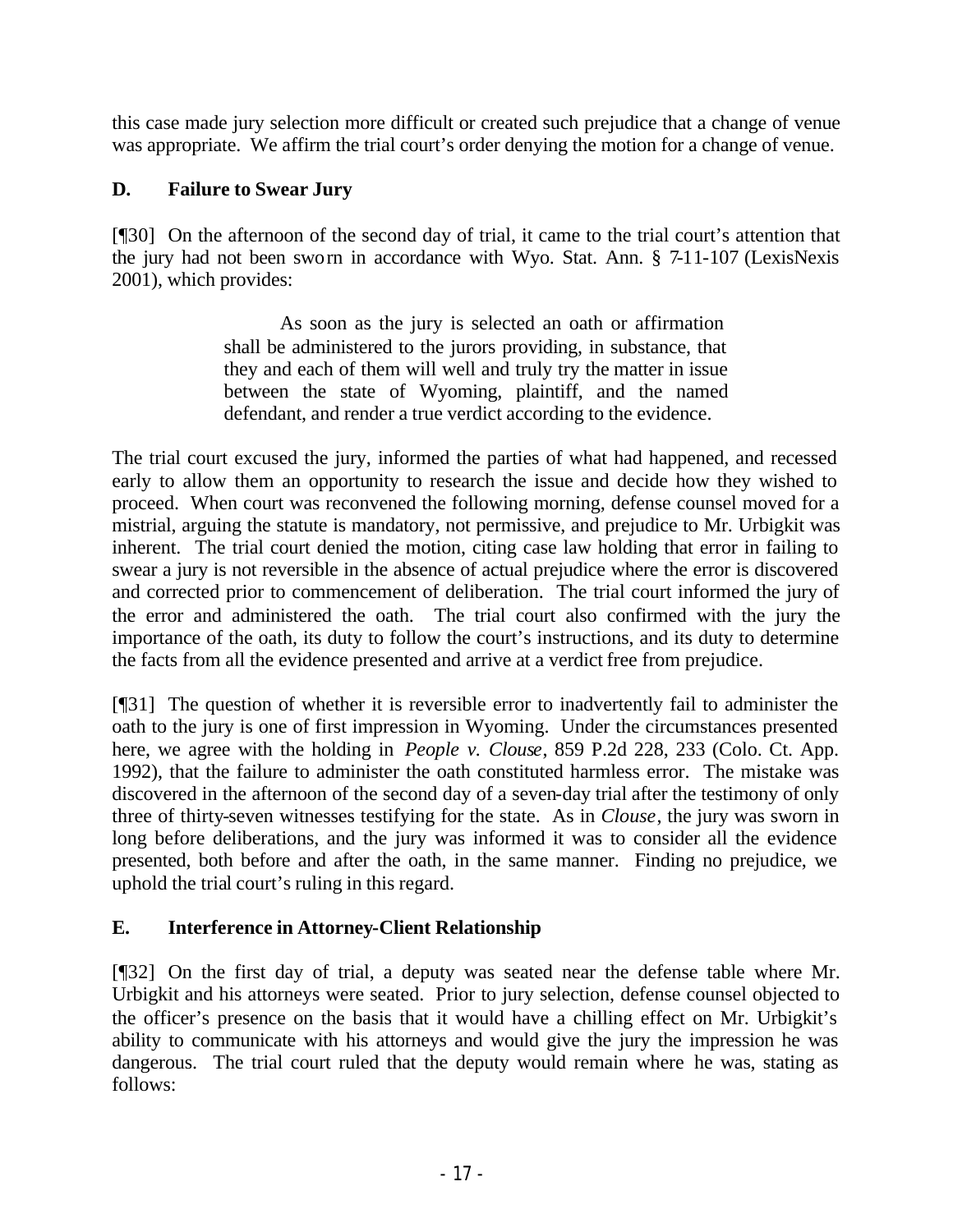I would note for the record that the deputy has been advised that if he overhears any conversation between any of the defense counsel, including their intern, and Mr. Urbigkit, that he is not to reveal that to anyone. He's indicated his understanding of that and indicated that he had previously been advised of that sacred requirement.

And in addition, for the record, the deputy is sitting in a chair along the wall and at midpoint, half point, between the prosecutor's table and defense table and as far as practicable as possible from Mr. Urbigkit, so he shouldn't overhear any conversations to start with.

Mr. Urbigkit claims on appeal that the deputy's presence denied him the right to effectively defend and participate in his defense guaranteed by the United States and Wyoming Constitutions. U.S. Const. amends. V, VI; Wyo. Const. art. 1, §§ 6, 10.

[¶33] It has long been recognized that, under some circumstances, a defendant's Sixth Amendment rights may be violated by the state's intrusion into the attorney-client relationship. *United States v. Morrison*, 449 U.S. 361 (1981); *Weatherford v. Bursey*, 429 U.S. 545 (1977). The premise of cases recognizing this principle, however, is that "the constitutional infringement ... has had or threatens some adverse effect upon the effectiveness of counsel's representation or has produced some other prejudice to the defendant." *Morrison*, 449 U.S. at 365. Where there is no demonstration of prejudice of any kind to the ability of defense counsel to provide adequate representation, there is no basis for invoking the Sixth Amendment to interfere with the criminal proceeding. *Id*.

[¶34] Here, there is no evidence the deputy seated near defense counsel heard anything said by Mr. Urbigkit and his attorneys, nor is there an allegation of prejudice resulting from use of such information by the prosecution at trial. Mr. Urbigkit also presents no evidence of prejudice in terms of conversations he would have had but did not have because of the deputy's presence, nor does he provide other specifics as to how his defense was different because of the seating arrangement. Under these circumstances, we uphold the trial court's decision.

## **F. Exclusion of Witness Statement**

[¶35] Approximately two and one-half hours after the shooting events of February 7, 2001, Steven Freel, a police officer, interviewed Joleen Summers, one of the passengers in Mr. Urbigkit's vehicle during the shooting, at the Natrona County Detention Center. During that interview, Officer Freel asked Ms. Summers what happened that morning. Ms. Summers responded as follows:

> I was in the car and the next thing I know there's cars all around and there's a shot, we start getting shot at and it's there no, somebody says,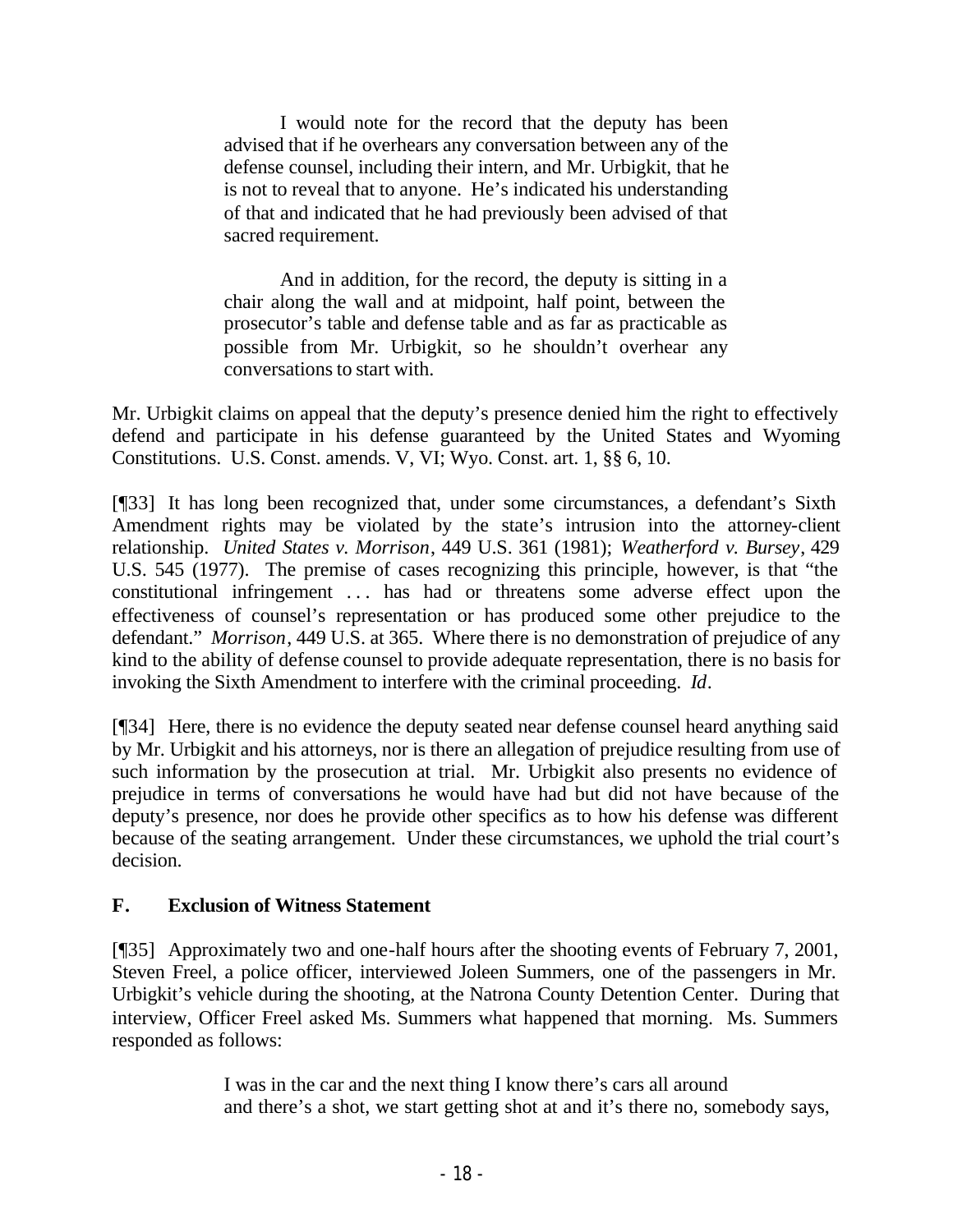get the hell out and I fell out of the car and I started walking and the cops said, put your hands up. An investigator put me in handcuffs.

At trial, defense counsel sought to question Officer Freel about Ms. Summer's statement. The state objected to testimony concerning Ms. Summer's statement on hearsay grounds. Defense counsel responded that the statement fell within the excited utterance and the statement against interest exceptions to the hearsay rule. The trial court sustained the objection, precluding defense counsel from introducing the statement or eliciting testimony about it.

[¶36] The trial court's decisions with respect to the admissibility of evidence are entitled to considerable deference, and, as long as there exists a legitimate basis for the trial court's ruling, we will not reverse that ruling on appeal. *Lawson v. State*, 994 P.2d 943, 947 (Wyo. 2000).

[¶37] W.R.E. 803(2) provides:

The following are not excluded by the hearsay rule, even though the declarant is available as a witness:

. . . .

(2) Excited Utterance. A statement relating to a startling event or condition made while the declarant was under the stress of excitement caused by the event or condition.

Citing this provision, Mr. Urbigkit argues the statement was admissible because, only a short time before, Ms. Summers had been in the midst of a gun battle, and Officer Freel testified she was nervous and excited when she made the statement. Citing *James v. State*, 888 P.2d 200, 206 (Wyo. 1994), Mr. Urbigkit further argues that neither the lapse of approximately two and one-half hours between the gun battle and the utterance nor the fact that Ms. Summers made the statement in response to the question "what happened this morning" was dispositive of whether the exception in W.R.E. 803(2) applied.

[¶38] Mr. Urbigkit's citations to *James* are correct as far as they go. *James* sets out five factors to be considered in determining whether the excited utterance exception applies, which include the nature of the startling event, the declarant's physical manifestations of excitement, the declarant's age, the lapse of time between the event and the statement, and whether the statement was made in response to an inquiry. *James* also held, as Mr. Urbigkit claims, that lapse of time and the fact a statement is made in response to an inquiry do not necessarily mean a statement is not an excited utterance. However, as was said in *James*, the ultimate inquiry is whether the declarant's condition at the time was such that the statement was spontaneous, excited, or impulsive and the result of stress from the events witnessed rather than the product of reflection and deliberation. 888 P.2d at 207. On this basis, we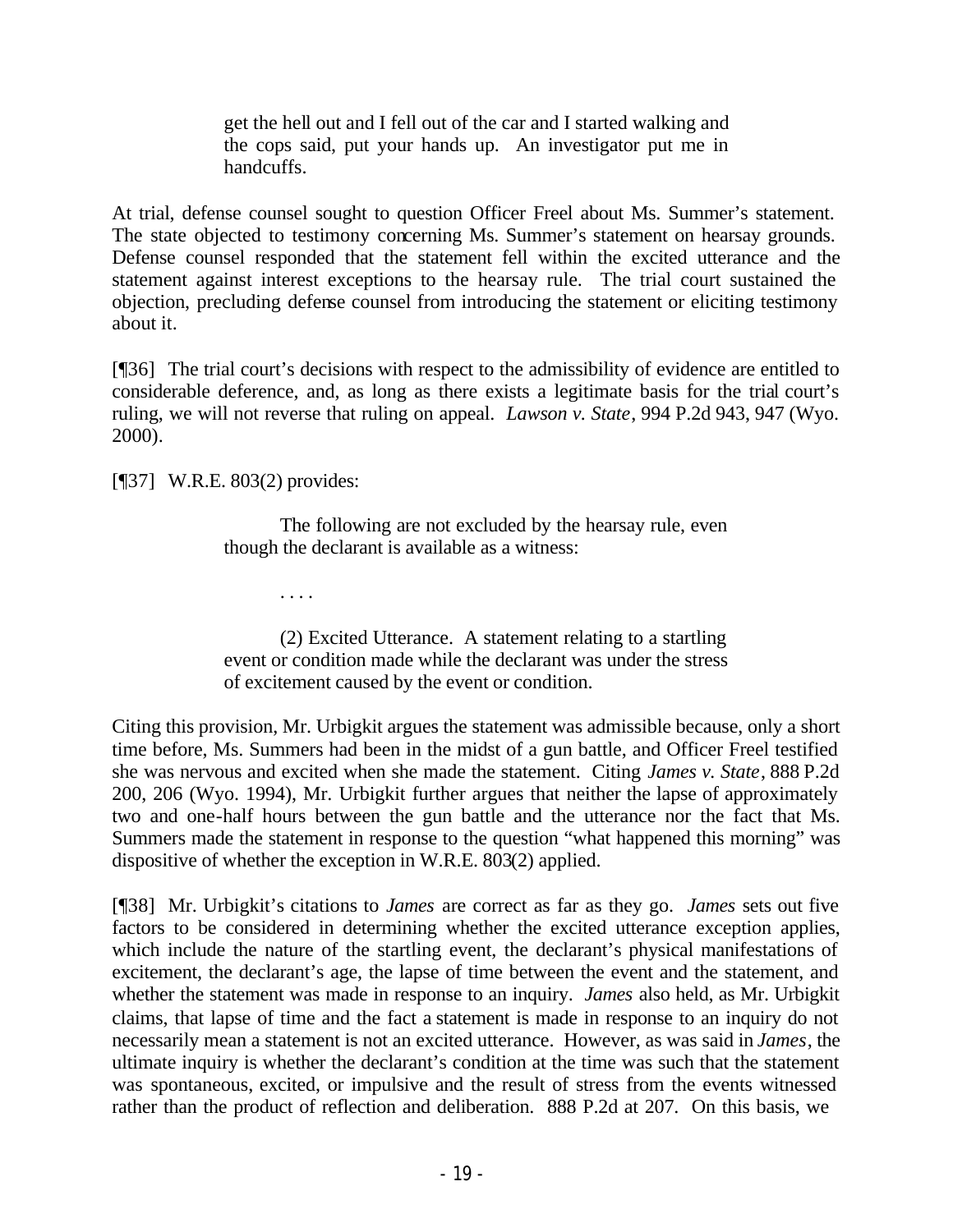upheld the admission of the statements at issue in *James* because there was ample evidence the declarant was hysterical at the time she made them fifteen to twenty minutes after observing the events.

[¶39] Rulings as to the admissibility of evidence are within the sound discretion of the trial court, and we will not disturb those rulings absent a clear abuse of that discretion. *Id.* at 206. We will not find an abuse of discretion as long as a legitimate basis exists for a ruling. *Dike v. State*, 990 P.2d 1012, 1020-21 (Wyo. 1999). It is only when the trial court acted in a manner exceeding the bounds of reason that we find an abuse of discretion. *Id.* at 1021. Applying this standard, we are unable to say the trial court abused its discretion in precluding the statement of Ms. Summers. While the event itself was no doubt startling, the record establishes that the statement was made by an adult in response to a police inquiry at the detention center approximately two and one-half hours after the event. In that sense, it is not clear it was a spontaneous utterance in response to the event itself. By itself, Officer Freel's testimony that Ms. Summers seemed excited or nervous at the time is not enough to bring the statement within W.R.E. 803(2).

[¶40] Mr. Urbigkit also contends the statement of Ms. Summers was admissible as a statement against interest under W.R.E. 804(b)(3), which provides:

> (b) Hearsay Exceptions. The following are not excluded by the hearsay rule if the declarant is unavailable as a witness:

> > . . . .

(3) Statement Against Interest. A statement which was at the time of its making so far contrary to the declarant's pecuniary or proprietary interest, or so far tended to subject him to civil or criminal liability, or to render invalid a claim by him against another, that a reasonable man in his position would not have made the statement unless he believed it to be true. A statement tending to expose the declarant to criminal liability and offered to exculpate the accused is not admissible unless corroborating circumstances clearly indicate the trustworthiness of the statement.

Defense counsel argued at trial that the statement "get the hell out" of the car was against Ms. Summers' interest because, at the time she made the statement, she was under arrest and subject to potential penalties for interfering with law enforcement. Like the trial court, we fail to see how the words "get the hell out" of the car is a statement against interest. We find the trial court did not abuse its discretion in precluding the statement.

## **G. Instructing Jury That State Did Not Have to Prove All Theories on Aggravated Assault**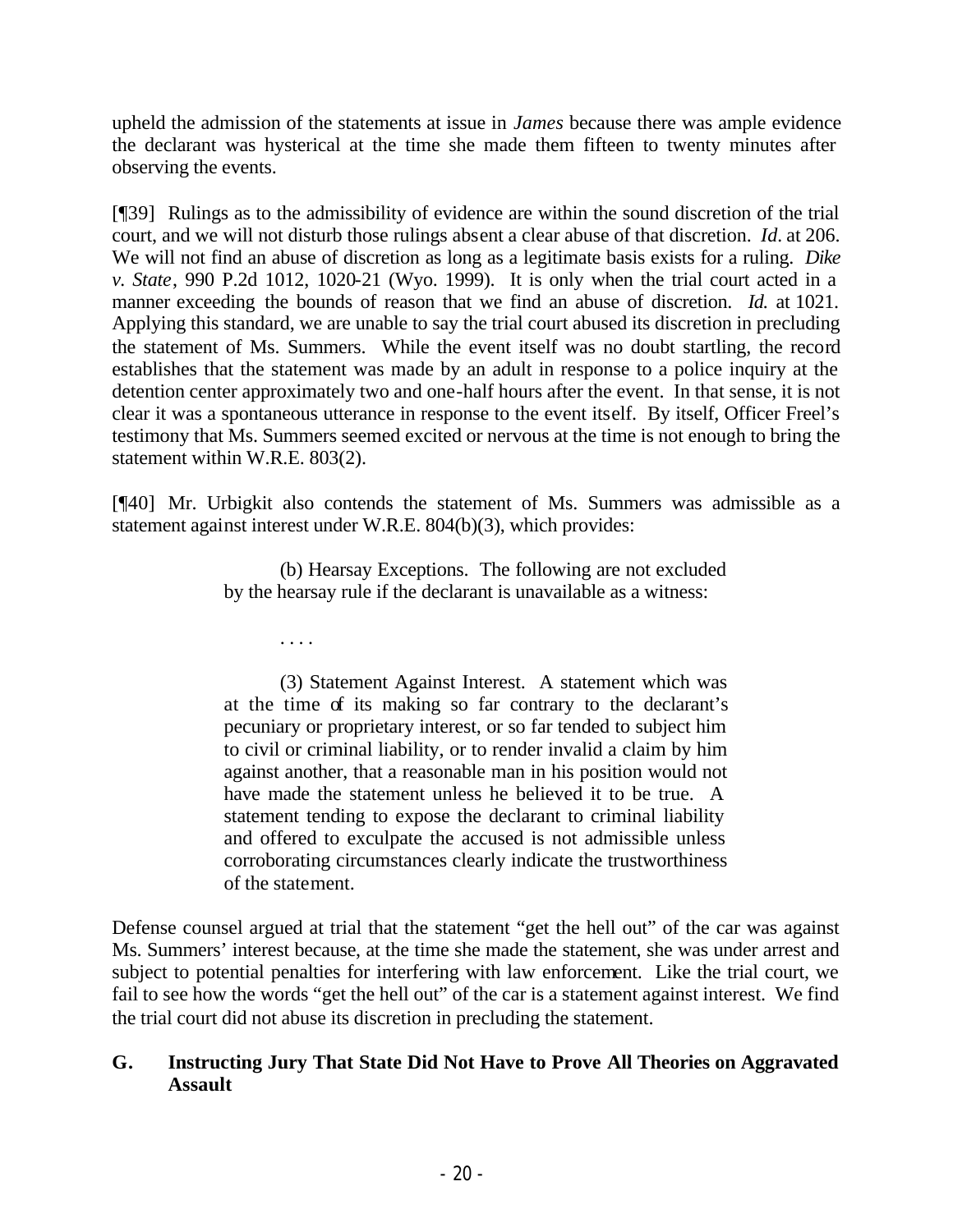[¶41] Mr. Urbigkit contends plain error occurred when the trial court instructed the jury that the state did not have to prove every element of the crime charged when the word "or" appeared in the instruction. He refers to Instruction No. 9 which stated in pertinent part:

> **YOU ARE INSTRUCTED** that the Information in this case provides in pertinent part as follows:

> "**COMES NOW** . . . Assistant District Attorney, Seventh Judicial District, State of Wyoming, and in the name and by the authority of the State of Wyoming, informs the Court and gives the Court to understand

#### **COUNT ONE**

That Samuel Urbigkit late of the County aforesaid, on or about the  $7<sup>th</sup>$  day of February, 2001, in the County of Natrona, in the State of Wyoming, *did unlawfully and knowingly cause or attempt to cause bodily injury* to another, namely: Brad Wnuk, *with a deadly weapon*, namely a motor vehicle, *or did threaten to use a drawn deadly weapon* on another, in violation of W.S. 1977, §6-2-502[.]"

 (Emphasis added.) Except for the name of the victim, the instruction contains the identical language for counts two and three. Counts four through seven are also identical except for the victim's name and the substitution of the words "namely a firearm" for "namely a motor vehicle." The jury was given the further additional instruction with respect to each count:

> **YOU ARE INSTRUCTED** that the elements of the crime of Aggravated Assault and Battery, as charged in Count One of this case, are:

- 1. On or about the  $7<sup>th</sup>$  day of February, 2001
- 2. In the County of Natrona, and State of Wyoming
- 3. The Defendant, Samuel Urbigkit
- 4. *Attempted to cause or knowingly caused*
- 5. *Bodily injury* to another namely [victim's name]
- 6. *With a deadly weapon*

*OR*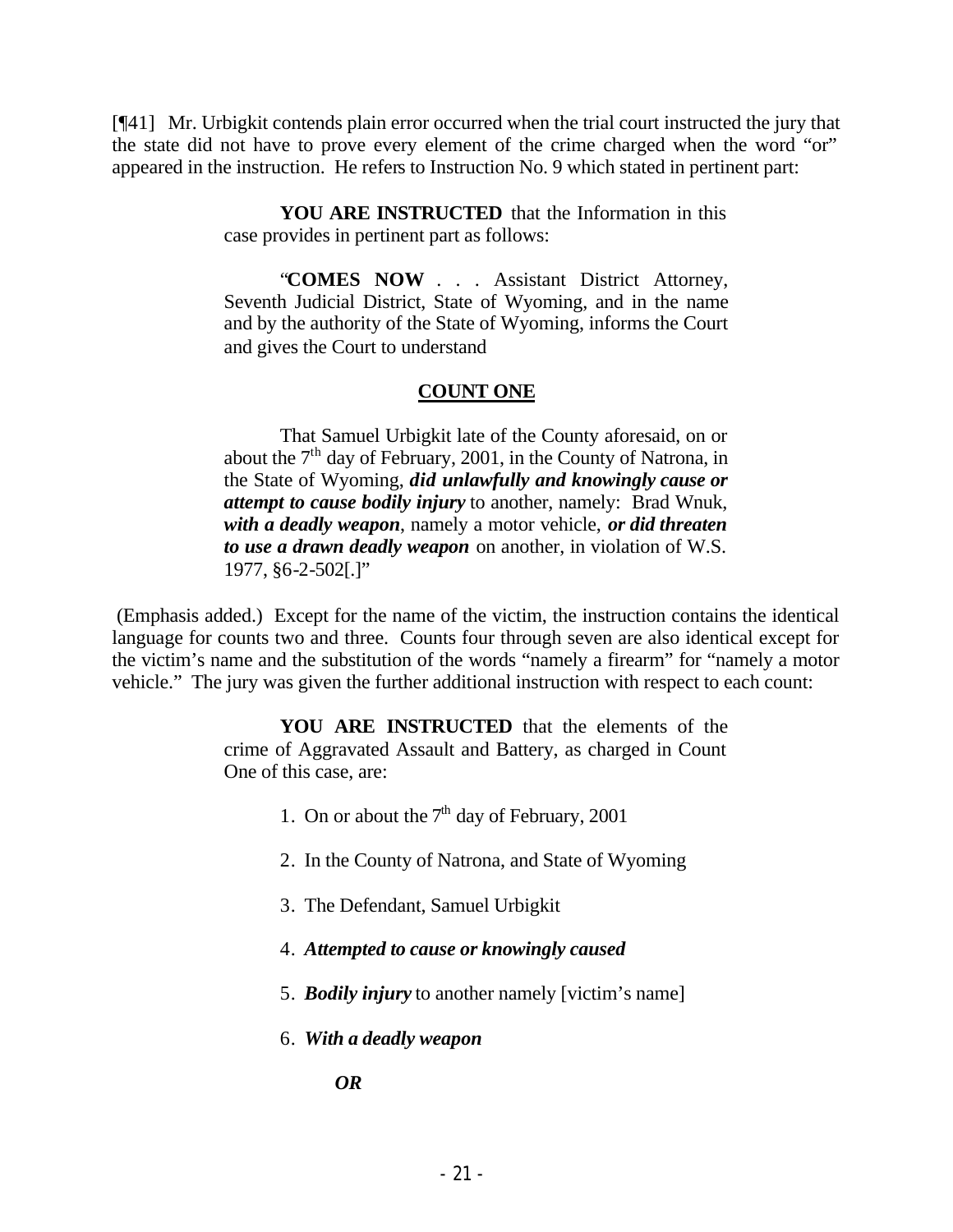### 7. *Did threaten another* namely [victim's name]

### 8. *With a drawn deadly weapon*, to-wit a motor vehicle.

(Emphasis added.) Mr. Urbigkit was convicted on six counts of aggravated assault and battery, two for using a motor vehicle as a deadly weapon and four for using a firearm as a deadly weapon. He contends these convictions cannot stand because it is not clear on what ground the jury based its finding of guilt–knowingly causing **or** attempting to cause bodily injury with a deadly weapon **or** threatening another with a deadly weapon. Mr. Urbigkit asserts juror confusion was apparent because the jury asked the following question during deliberations: "Does the 'or' on count[s] 1-7 mean that 4-6 must be proved or 7-8 or 4-8 must be proved Inclusive?" He alleges plain error occurred when the trial court answered the question as follows: "You are instructed that the word 'or' refers to two separate theories. The State may prove either theory, but does not have to prove both." We review the question for plain error because defense counsel did not object to the court's instruction. Therefore, Mr. Urbigkit must prove that a clear and unequivocal rule of law was violated in a clear and obvious way resulting in denial of a substantial right and material prejudice.

[¶42] In two recent cases, we addressed the issue of the state's failure to particularize which portions of a criminal statute it was relying upon for conviction. *May v. State*, 2003 WY 14, 62 P.3d 574 (Wyo. 2003); *Tanner v. State*, 2002 WY 170, 57 P.3d 1242 (Wyo. 2002). Prior to those cases, we also addressed the issue in *Bush v. State*, 908 P.2d 963, 966 (Wyo. 1995), wherein we held that a verdict must be set aside in cases where the verdict is supportable on one ground but not on another and it is impossible to tell which ground the jury selected. As in the present case, all three of those prior cases–*Bush*, *Tanner*, and *May*–involved charging documents and jury instructions which quoted language directly from a criminal statute containing alternative grounds for conviction of the crime charged. *Bush* and *Tanner* concerned Wyoming's burglary statute while *May* involved aggravated burglary; in each case, however, the jury was instructed that the defendant was guilty of the crime charged if the evidence showed he entered a building without authority with the intent to commit larceny **or** the intent to commit a felony. Because the evidence was not sufficient to show entry with the intent to commit **both** larceny and a felony, we reversed the burglary convictions in *Bush* and *Tanner* and the aggravated burglary conviction in *May*. While those cases involved sufficiency of the evidence claims rather than error in instructing the jury as Mr. Urbigkit claims, they make it clear that, where a jury is instructed in the alternative and returns a general verdict of guilty, the evidence in the record must support the conviction on each alternative ground.

[¶43] In the present case, Mr. Urbigkit claims error occurred when the trial court told the jury the state did not have to prove all theories set forth in the instructions–causing **and** attempting to cause injury **and** threatening to cause injury. Under the foregoing cases, and a long line of cases before them, the trial court's instruction to the jury was not a correct statement of Wyoming law. Under the plain error doctrine, Mr. Urbigkit has established that the instruction violated a clear and unequivocal rule of law in a clear and obvious way. The question then becomes whether that violation resulted in the denial of a substantial right and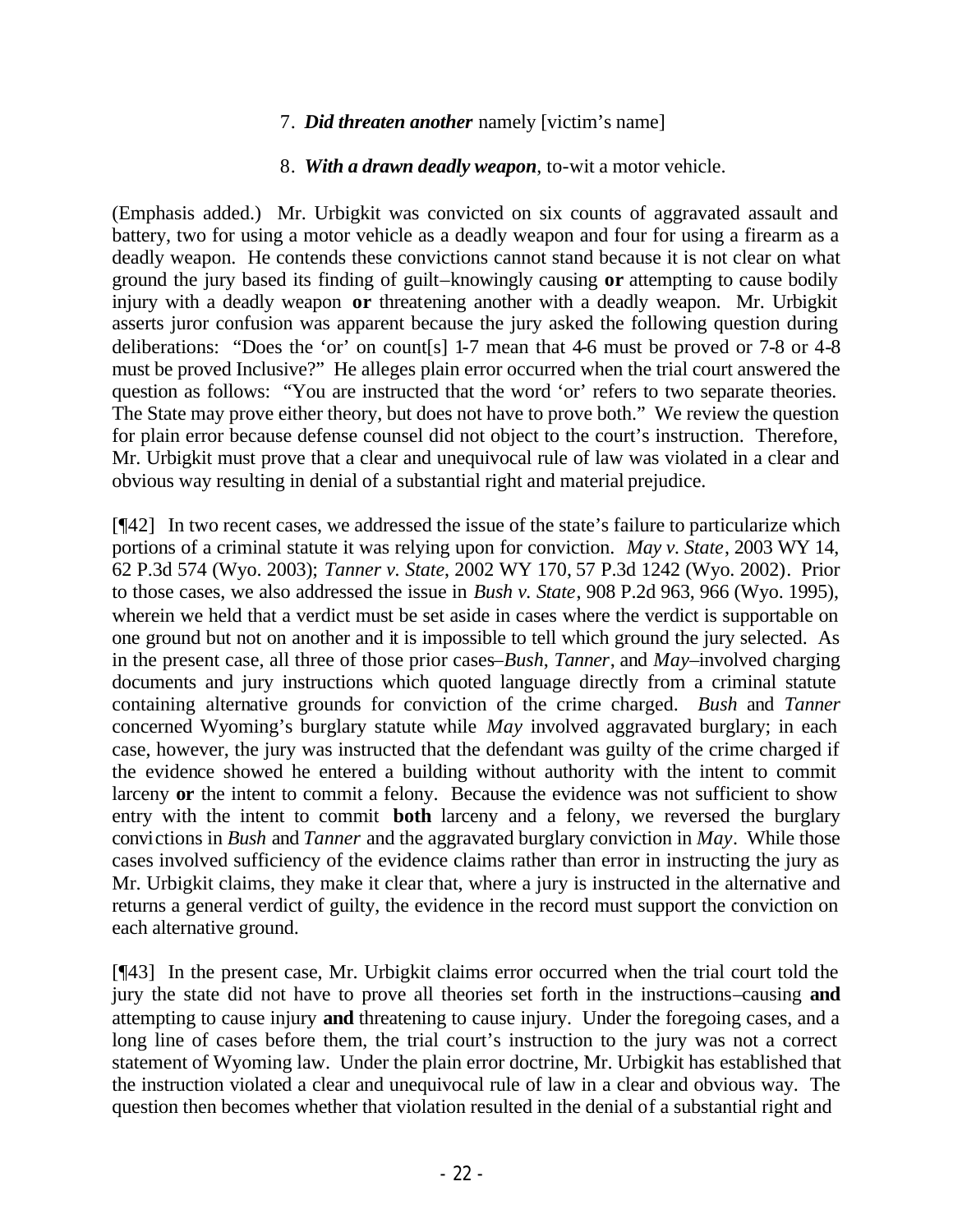material prejudice. The answer to that question turns upon whether there was substantial evidence to support a guilty verdict on both theories contained in the instructions. If there was substantial evidence supporting both theories, it is difficult to see how the trial court's instruction resulted in the denial of a substantial right or material prejudice. If, however, substantial evidence did not support a finding of guilt on both theories, the instruction did result in the denial of a substantial right and material prejudice.

## **H. Sufficiency of the Evidence on the Aggravated Assault Charges**

[¶44] Our standard for reviewing sufficiency of the evidence claims is well settled:

When reviewing a sufficiency of the evidence claim in a criminal case, we must determine whether a rational trier of fact could find the essential elements of the crime were proven beyond a reasonable doubt. We do not consider conflicting evidence presented by the unsuccessful party, and afford every favorable inference which may be reasonably and fairly drawn from the successful party's evidence. We have consistently held that it is the jury's responsibility to resolve conflicts in the evidence. "We will not substitute our judgment for that of the jury, .. . our only duty is to determine whether a quorum of reasonable and rational individuals would, or even could, have come to the same result as the jury actually did." [*Bloomquist v. State*, 914 P.2d 812, 824 (Wyo. 1996)].

*Williams v. State*, 986 P.2d 855, 857 (Wyo. 1999) (some citations omitted); *see also May*, 2003 WY 14, ¶11.

[¶45] We turn to the question of whether there was sufficient evidence to support the convictions for aggravated assault and battery based upon the theories identified in the instructions–that Mr. Urbigkit knowingly caused **or** attempted to cause bodily injury to another with a deadly weapon **or** threatened to use a deadly weapon on another. Under the *Bush* line of cases, there must be sufficient evidence that Mr. Urbigkit caused injury, attempted to cause injury, **and** threatened to use a deadly weapon in order for the convictions to stand. Under the particular facts of this case as they appear in the record, if there was sufficient evidence showing Mr. Urbigkit knowingly caused injury to the victims, the evidence likewise was sufficient to establish the attempt and the threat to cause injury. In order to uphold the jury verdict on the six counts of aggravated assault and battery, therefore, there must be sufficient evidence of an injury on each count.

[¶46] The evidence with regard to Mr. Urbigkit's use of his motor vehicle as a deadly weapon showed he turned his vehicle hard to the right, causing the back to swing around toward Agent Wnuk, who testified he would have been hit if he had not jumped out of the way. Even so, Mr. Urbigkit's vehicle and Agent Wnuk's hand came into contact as the vehicle spun around. Agent Wnuk injured his left knee in the course of trying to avoid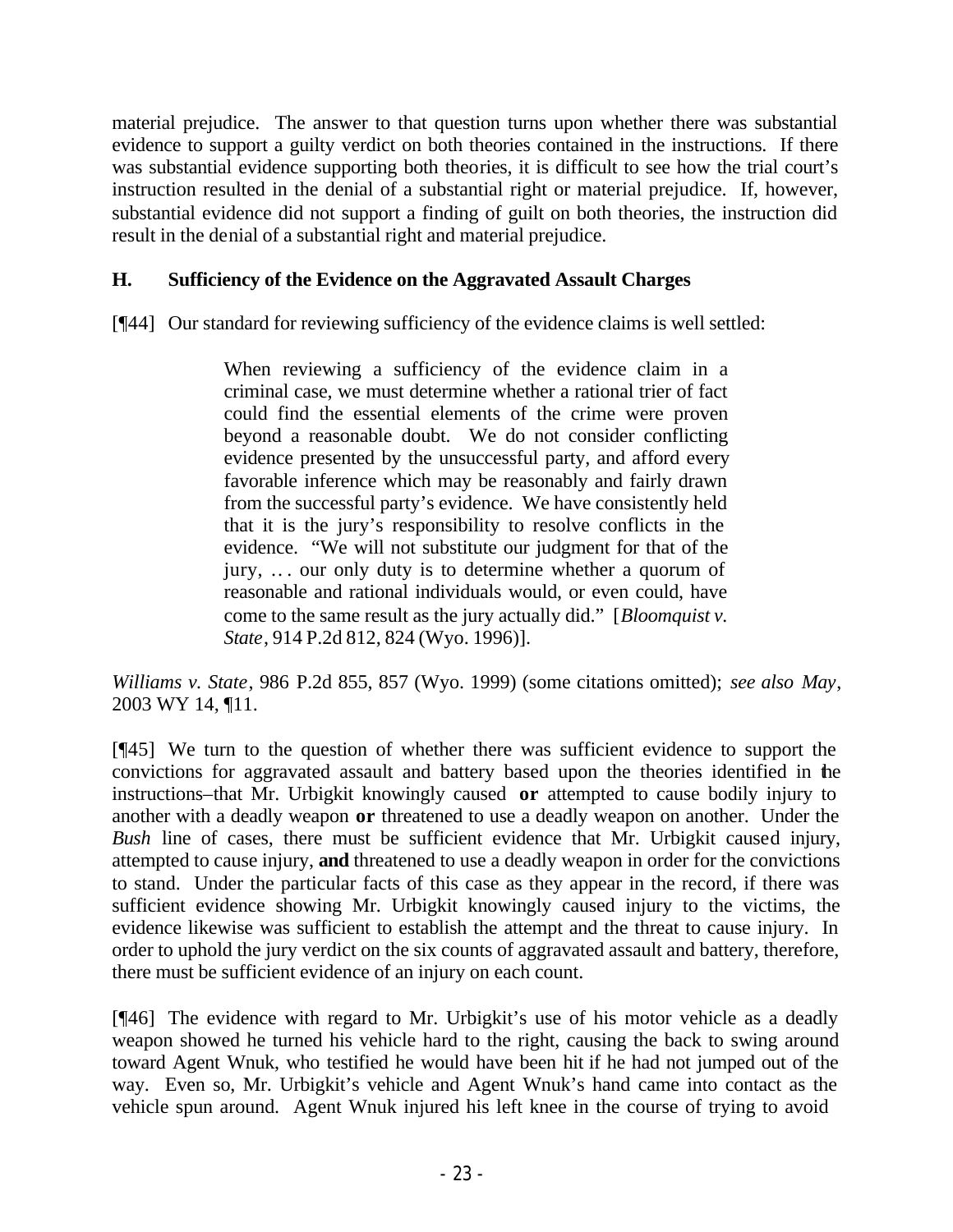being hit. The evidence further showed Mr. Urbigkit drove his car directly at Agent TeBeest, accelerating as he went and forcing Agent TeBeest to jump onto the hood of the car to avoid being hit. Mr. Urbigkit testified he had no thought of stopping his vehicle when Agent TeBeest was up on his hood. Instead, he continued to accelerate, scaring Agent TeBeest and causing him to let go and roll off the hood.

[¶47] With respect to the aggravated assault charges arising out of his use of a firearm, the evidence showed Mr. Urbigkit fired his gun multiple times at Deputy Arnold, Deputy Holbrook, Patrolman Dye, and Officer Adkins. Mr. Urbigkit testified he knew he was threatening the officers' well-being when he fired his gun at them and that was exactly what he wanted to do. The evidence was that Mr. Urbigkit aimed directly at the officers and the bullets came so close to the officers that they could hear them going by their heads. The officers testified that, while Mr. Urbigkit was firing at them, they felt their lives were in danger.

[¶48] Giving this evidence every favorable inference which may be reasonably and fairly drawn from it and leaving out of consideration conflicting evidence, we hold that a quorum of reasonable and rational individuals could have concluded from the evidence presented that, when Mr. Urbigkit drove his motor vehicle directly at Agents Wnuk and TeBeest, he injured **and** attempted to injure them with a deadly weapon **and** threatened use of a deadly weapon. The convictions on those two counts of aggravated assault and battery, therefore, are upheld. However, with regard to the other four convictions of aggravated assault and battery, there is no evidence that Deputy Arnold, Deputy Holbrook, Patrolman Dye, or Officer Adkins was injured when Mr. Urbigkit fired his gun at them. Absent evidence that Mr. Urbigkit injured them **and** attempted to injure them **and** threatened them with a deadly weapon, we cannot uphold the jury verdict on those counts. Rather, we must reverse Mr. Urbigkit's convictions for aggravated assault and battery on counts four through seven and remand with directions to the trial court to enter a judgment of acquittal on those counts. *May*, 2003 WY 14, ¶25.

[¶49] As we said in *May* and *Tanner*, it is with frustration that we reverse the convictions as to these counts because the error was so easily avoidable by the state. All that is required is the drafting of more specific charging documents to begin with; amendment of those documents once discovery and investigation clarify the allegations; or, in those cases where the state chooses to present alternative theories, presentation of sufficient evidence of both or inclusion of a special interrogatory verdict form requiring the jury to indicate which theory formed the basis for the conviction. *May*, 2003 WY 14, ¶¶26-28.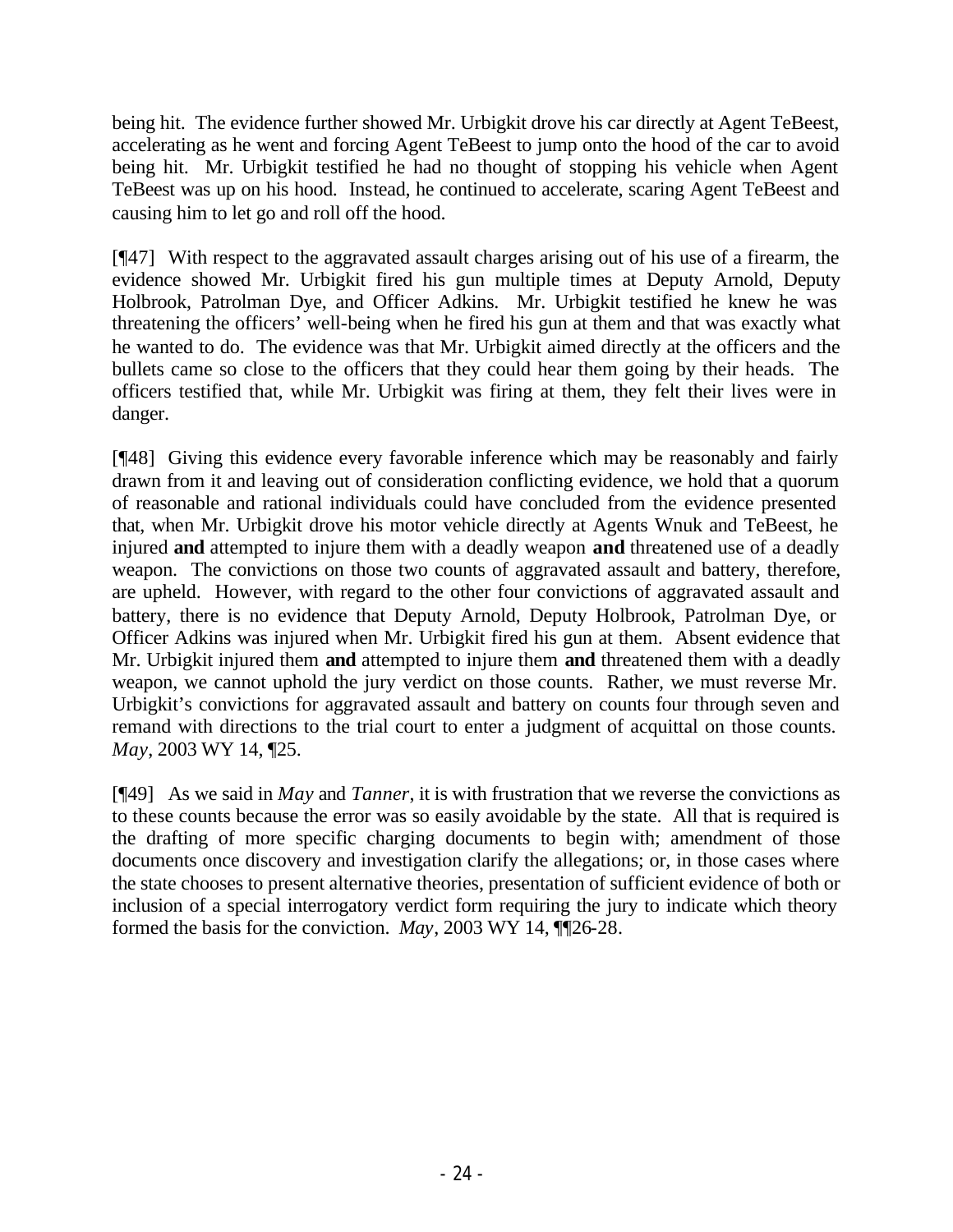### **I. Merger of Sentences for Aggravated Assault and Attempted First-Degree Murder**

[¶50] Mr. Urbigkit claims the sentences for aggravated assault and attempted first-degree murder against Deputy Holbrook, Deputy Arnold, Patrolman Dye, and Officer Adkins must merge because the facts reveal a single criminal act rather than multiple or distinct offenses. *Bilderback v. State*, 13 P.3d 249, 254 (Wyo. 2000). Having already reversed the aggravated assault and battery convictions arising out of the acts committed against those law enforcement officials, we do not address Mr. Urbigkit's merger claim.

## **J. Failure to Give All Jury Instructions Before Closing Arguments**

[¶51] At the beginning of the trial, the trial court read Instruction Nos. 1 through 7 to the jury. At the close of the evidence, the trial court did not reread those instructions but read only Instruction Nos. 8 through 46. Citing Wyo. Stat. Ann. § 7-11-201 (LexisNexis 2001) and W.R.Cr.P. 30, Mr. Urbigkit claims it was error for the trial court not to read all the instructions after the close of the evidence. Because no objection was made, the plain error doctrine applies–Mr. Urbigkit must demonstrate that a clear and unequivocal rule of law was violated in a clear and obvious way and he was denied a substantial right or materially prejudiced as a result.

[¶52] Section 7-11-201(a)(vi) provides in relevant part as follows:

(a) After the jury has been impaneled and sworn, the trial shall proceed in the following order:

. . .

(vi) Before the argument of the case is begun, the court shall immediately, and before proceeding with other business, charge the jury.

W.R.Cr.P. 30 provides in part as follows:

(a) . . . Before the argument of the case to the jury has begun, the court shall give to the jury such instructions on the law as may be necessary . . . .

(b) . . . Before opening statements, the court shall provide jurors with any general and case-specific instructions that would seem likely to help jurors understand their function during trial, and the issues that they will be required to decide. These preliminary instructions should include any pertinent case-specific instructions that the court anticipates including in the final jury instructions, if the court concludes that it would be helpful to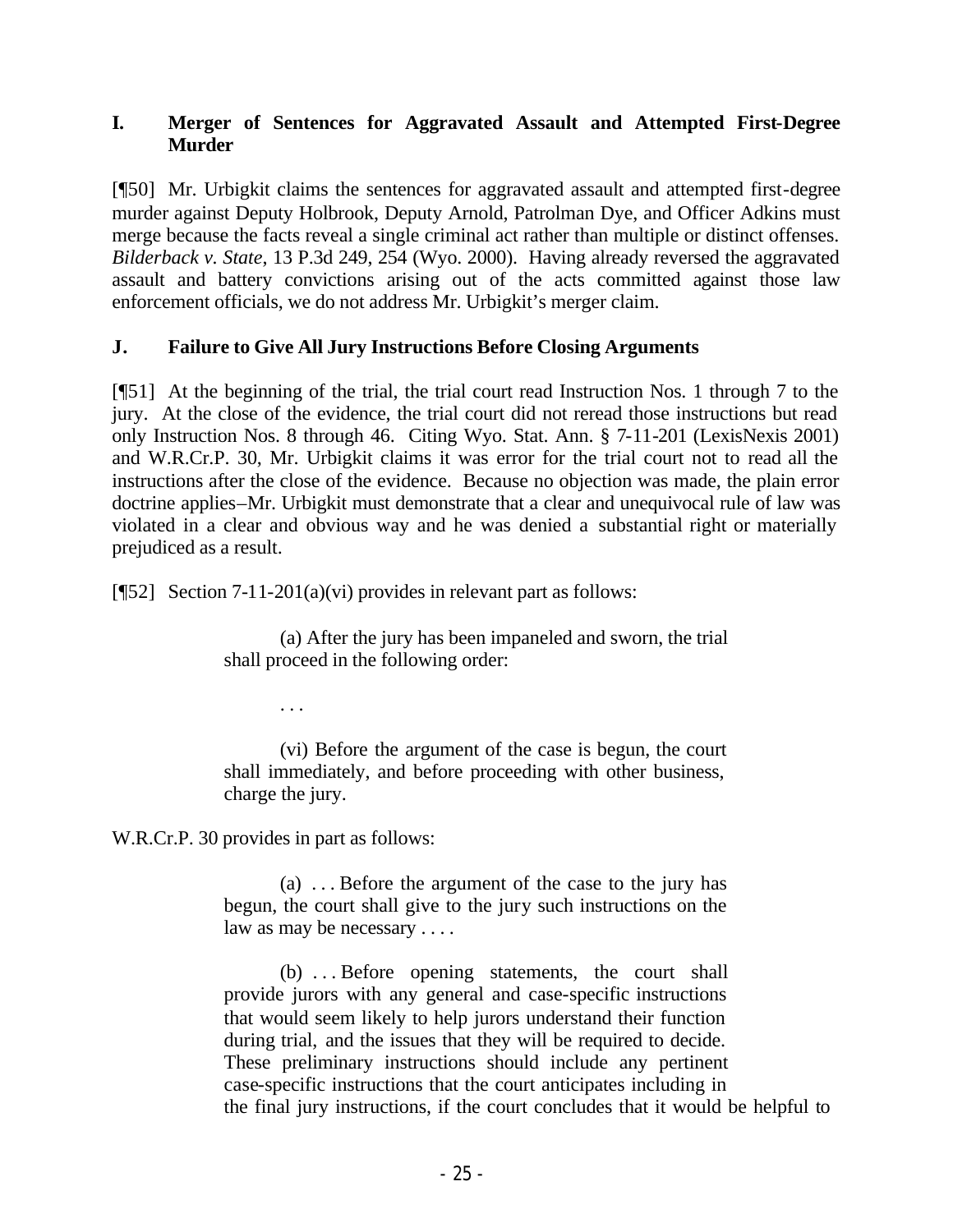jurors to receive the instructions both at the beginning of the case and again before closing arguments.

Mr. Urbigkit argues these provisions required the trial court to give all the instructions at the close of the evidence, even those previously given before opening statements. Given the language of the provisions, he cannot show that the trial court violated a clear and unequivocal rule of law in a clear and obvious way.

[ $[$ 53] Section 7-11-201(a)(vi) provides only that the trial court must charge the jury before argument of the case begins. It does not preclude the court from giving some instructions before opening statements or require that all instructions be given again just before closing arguments. W.R.Cr.P. 30 likewise requires the court to give instructions before closing arguments but does not prevent the court from reading some instructions before opening statements. In fact, the rule expressly authorizes the court to give preliminary instructions likely to help the jury understand its function before opening statements. Under both the statute and the rule, it was well within the trial court's discretion to give the presumption of innocence instruction before opening statements. While it may be advisable to also give the instruction again before closing arguments, it was not plain error for the trial court not to reread the instruction. The instruction was read before opening statements, defense counsel had the opportunity to remind the jury of the instruction during closing arguments, and the instruction was given to the jury along with the other instructions when it retired to the jury room to deliberate so it had the opportunity to review it. We find no reversible error on this issue.

# **K. Imposition of Multiple and Consecutive Li fe Sentences**

[¶54] Mr. Urbigkit claims the habitual criminal statute, Wyo. Stat. Ann. § 6-10-201 (LexisNexis 2001), provides for punishment by imprisonment for "life," not life for each conviction. On this basis, he asserts the trial court exceeded its statutory authority when it imposed multiple sentences of life in prison.

[¶55] When a criminal sentence is within the parameters set by the legislature, it will not be disturbed absent an abuse of discretion. *Dodge v. State*, 951 P.2d 383, 385 (Wyo. 1997). Section 6-10-201 (emphasis added) provides:

- (a) A person is [a] habitual criminal if:
	- (i) He is convicted of *a* violent felony; and

(ii) He has been convicted of a felony on two (2) or more previous charges separately brought and tried which arose out of separate occurrences in this state or elsewhere.

(b) [A] habitual criminal shall be punished by imprisonment for: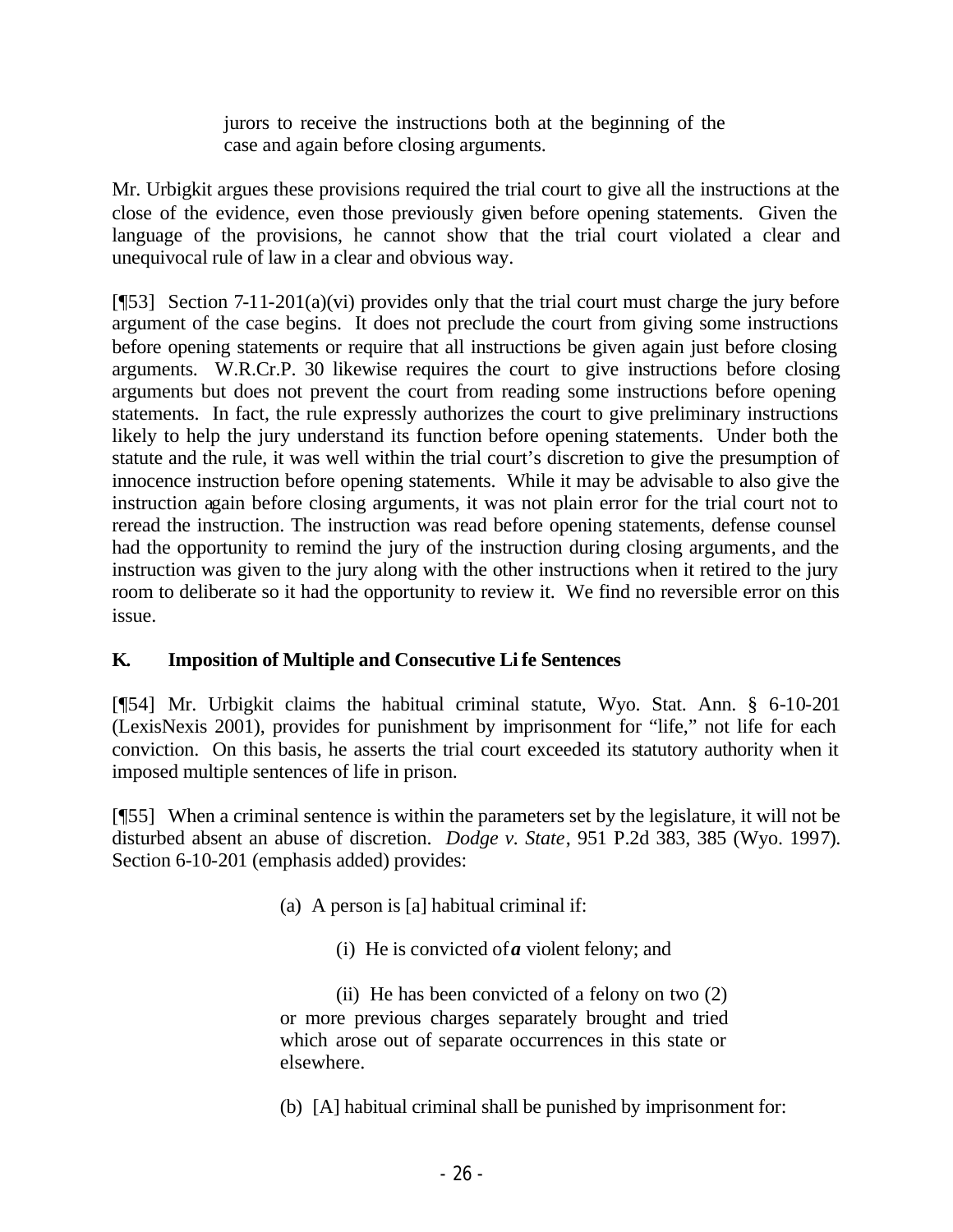(i) Not less than ten (10) years nor more than fifty (50) years, if he has two (2) previous convictions;

(ii) Life, if he has three (3) or more previous convictions.

In *Lacey v. State*, 803 P.2d 1364, 1372 (Wyo. 1990) (citation omitted), we said:

The purpose of the habitual criminal statute is to provide additional punishment for people who have not been deterred by previous penalties. That purpose applies regardless of whether the habitual criminal commits more than one felony during a single occurrence or more than one felony in separate occurrences. We hold that the district court did not abuse its discretion when it enhanced two sentences for two convictions arising out of a single occurrence.

For the same reasons, we hold that the trial court did not abuse its discretion when it enhanced each sentence for each conviction of a violent felony arising out of the February 7, 2001, occurrence.

[¶56] Mr. Urbigkit also contends the trial court violated his right to be free from double jeopardy when it used prior convictions in 1983, 1987, and 1997 to enhance each of his aggravated assault convictions. In *Kearns v. State*, 2002 WY 97, ¶24, 48 P.3d 1090, ¶24 (Wyo. 2002), we said:

> The intent behind Wyoming's habitual criminal statute is to provide enhanced punishment to an individual who has engaged in a pattern of violent criminal conduct. For that reason, the fact that some prior crimes have already been used to enhance a sentence does not preclude the use of the same crimes to enhance a later sentence.... ""... A habitual criminal statute does not punish a defendant for his previous offenses but for his persistence in crime, and it has been said that to be a habitual criminal involves a status rather than the commission of a separate offense.'" *Evans*[ *v. State*], 655 P.2d [1214,] 1220-21 [(Wyo. 1982)] (quoting 39 Am. Jur. 2d, *Habitual Criminals and Subsequent Offenders*, § 2, pp. 308-310 (1968)).

Thus, the use of Mr. Urbigkit's prior convictions to enhance his aggravated assault convictions did not violate his right against double jeopardy.